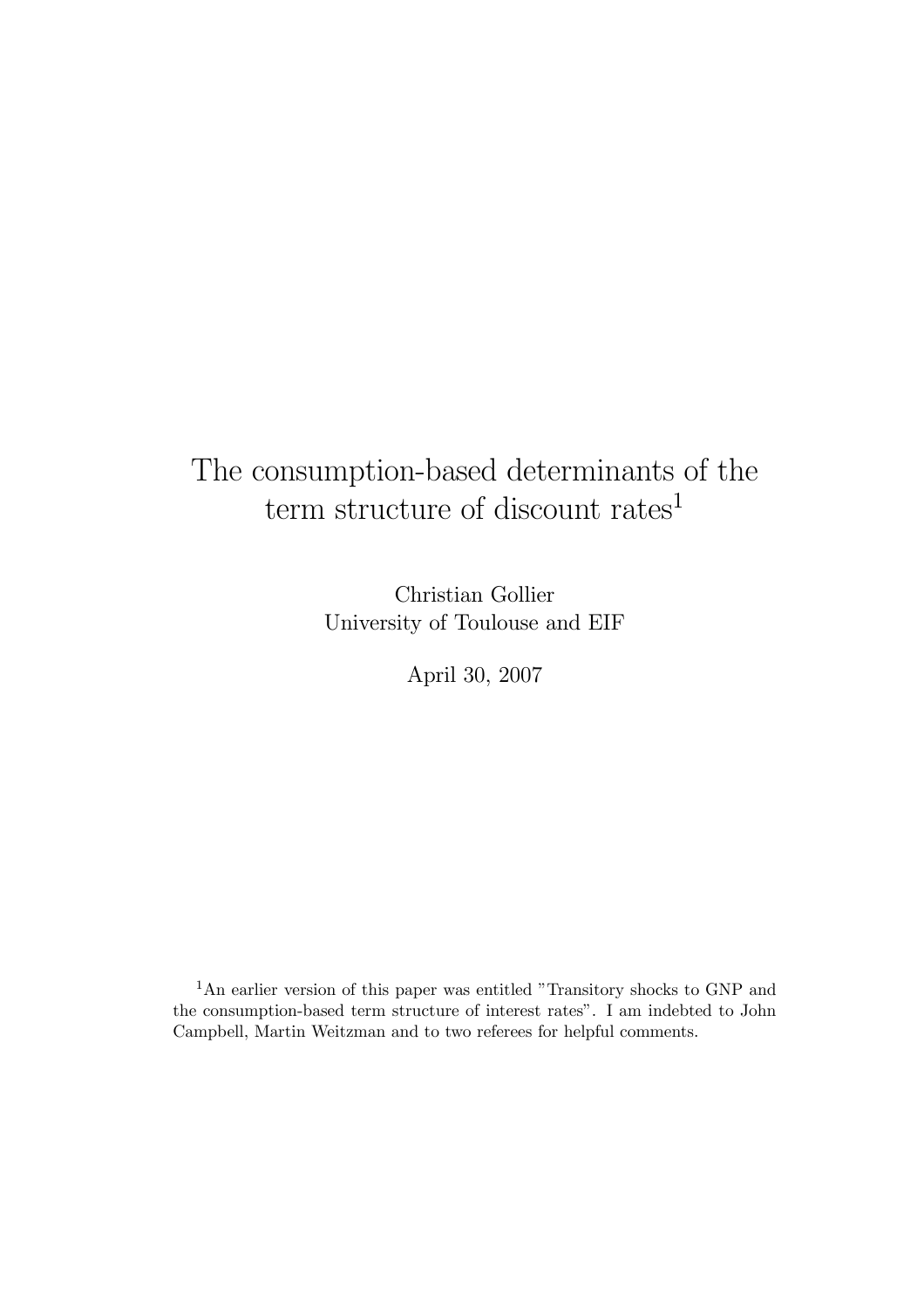#### Abstract

The rate of return of a zero-coupon bond with maturity  $T$  is determined by our expectations about the mean  $(+)$ , variance  $(-)$  and skewness  $(+)$  of the growth of aggregate consumption between  $0$  and  $T$ . The shape of the yield curve is thus determined by how these moments vary with  $T$ . We first examine growth processes in which a higher past economic growth yields a first-degree dominant shift in the distribution of the future economic growth, as assumed for example by Vasicek (1977). We show that when the growth process exhibits such a positive serial dependence, then the yield curve is decreasing if the representative agent is prudent  $(u'' > 0)$ , because of the increased risk that it yields for the distant future. A similar definition is proposed for the concept of second-degree stochastic dependence, as observed for example in the Cox-Ingersoll-Ross model, with the opposite comparative static property holding under temperance  $(u'''' < 0)$ , because the change in downside risk (or skweness) that it generates. Finally, using these theoretical results, we propose two arguments in favor of using a smaller rate to discount cash-flows with very large maturities, as those associated to global warming or nuclear waste management.

Keywords: Stochastic dependence, yield curve, far distant future, prudence, temperance, downside risk.

JEL Classification: G12, E43, Q51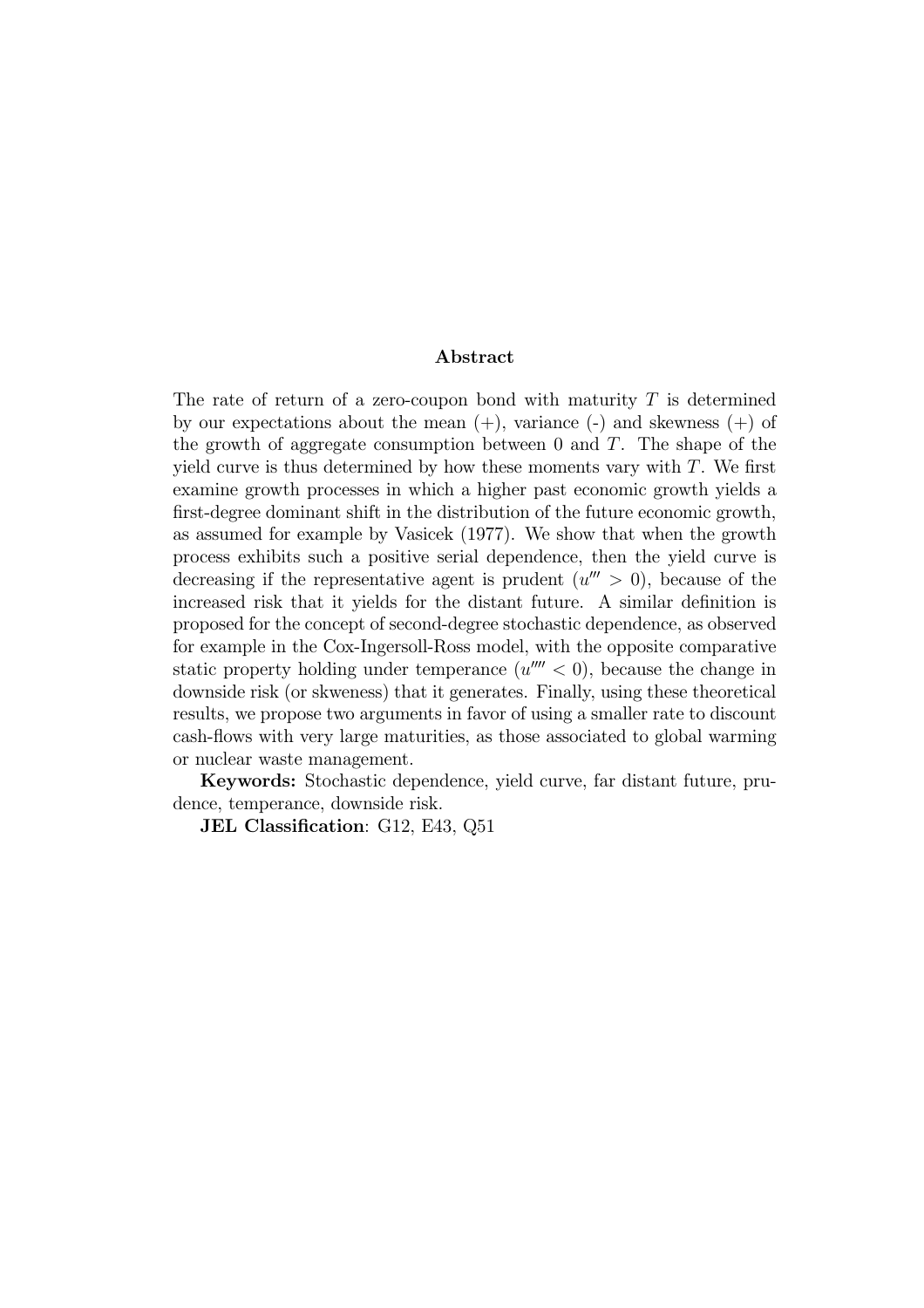## 1 Introduction

How much effort are we ready to make today to improve the future? Households are faced with this question when they plan their savings for retirement, whereas entrepreneurs have to determine whether to undertake new investment projects. At the collective level, one needs to determine, for example, whether to limit the national budget deficit, or whether to invest in the education system. In a recent past, similar questions emerged, but with the striking innovation of being related to the far-distant future. Exploring the universe, protecting the biodiversity, limiting the extraction of exhaustible resources, dealing with nuclear wastes and global warming are a few examples of policy questions that confront us to our attitude towards improving the welfare of human beings that will live in hundreds or thousands years in the future. These valuation questions are all solved by the selection of the discount rate.

As is well-known, the use of a single rate to discount sure cash-flows at all maturities implies that costs and benefits occurring, say, in more than 100 years are typically irrelevant for the decision, because of the exponential nature of discounting. This is why for example the so-called "Copenhagen Consensus"<sup>1</sup> ranked all projects linked to the prevention of global warming at the lowest priority level based on standard cost-benefit analyses with a constant discount rate. The problem is that there is a priori no scientific reason to believe that one should discount all maturities at the same rate. The tradition of using a constant rate in cost-benefit analysis should not be seen as a dogma, but rather as a useful practical simplification. Various authors  $-$  among whom Weitzman (1998, 2001, 2004) is the most vocal  $-$  claimed that one should opt for discount rates that are decreasing with the maturity of the cash flows under scrutiny. Weitzman (2004) in particular develops an argument for selecting a zero discount rate for maturities around 50 years, the discount rate becoming even negative for longer time horizons. Of course, adopting such recommendations would massively reallocate our collective investments towards those benefiting to distant generations, potentially at the detriment of actions with more immediate benefits such as fighting malaria and promoting education in developing countries. It is therefore important

<sup>&</sup>lt;sup>1</sup>It is the outcome of a conference held in Copenhagen in May 2004 aimed at ranking a set of various collective investment projects, including fighting AIDS and malaria in developing countries, water management, biodiversity, education,....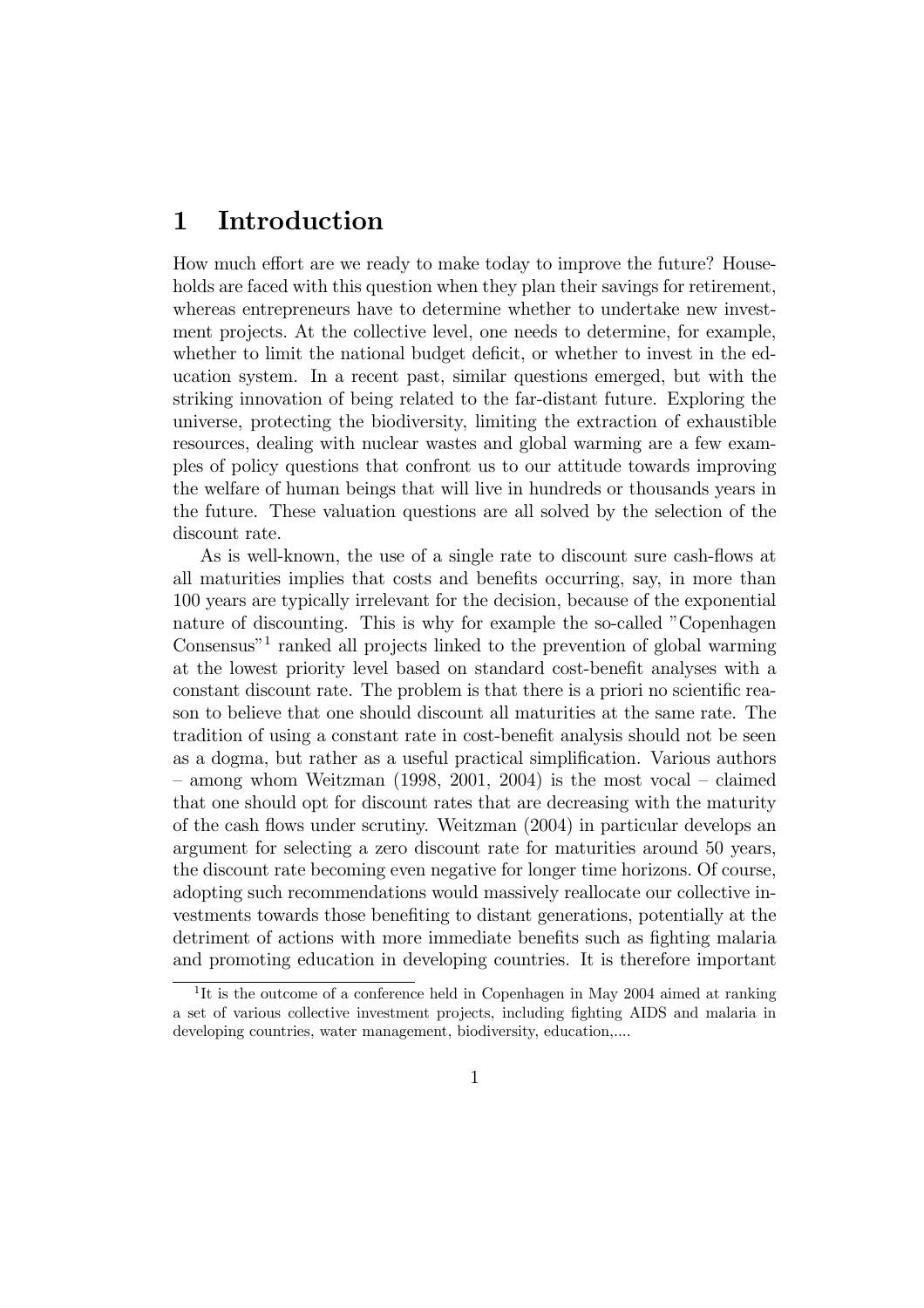to have a good understanding of the reasons why we should adopt such decreasing discount rates.

Since the seminal contribution of Vasicek (1977), economists have intensively explored how efficient discount rates should vary with the maturity of the corresponding cash payment. The immense literature on the term structure of interest rates has produced an important corpus of knowledge about this question. It is quite unfortunate that researchers discussing this question in the various forums of environmental economics do not take advantage of the existence of this vast literature.<sup>2</sup> There are several reasons for that. First, most papers on the yield curve are aimed at explaining the observed shape of that curve, whereas environmental economists have a much more normative approach. Notice however that the absence of frictions in the standard models on the term structure implies that the equilibrium interest rates are also the socially efficient discount rates to be used in cost-benefit analysis. Second, researchers in finance are usually interested in pricing traded assets, which implies that their time-horizon is limited by the largest maturity of existing liquid markets for risk-free assets, which does not exceed 30 years. Last but not least, this literature is highly complex, and it does usually not provide intuition to the underlying phenomena. This is well summarized by Piazzesi (2005): "The quest for understanding what moves bond yields has produced an enormous literature with its own journals and graduate courses. Those who want to join the quest are faced with considerable obstacles. The literature has evolved mostly in continuous time, where stochastic calculus reigns and partial differential equations spit fire. The knights in this literature are fighting for different goals, which makes it often difficult to comprehend why the quest is moving in certain directions." This quest leads to the (preliminary) conclusion that the shape of the yield curve is governed by the dynamics of the short term interest rate (and maybe a few other stochastic factors) that may entails mean reversion together with temporary and permanent shocks. Because the term structure is obtained by arbitrage using an exogenously given dynamic process for the price kernel, this reasoning is usually not based on individual preferences. It is therefore not an easy starting block to explain to public decision-makers how much effort our

<sup>2</sup>See for example the collective book edited by Portney and Weyant (1999) on discounting. See also Arrow et al. (1996), Weitzman (1998, 2001), Newell and Pizer (2003) and Groom, Koundouri, Panopoulou and Pantelidis (2004).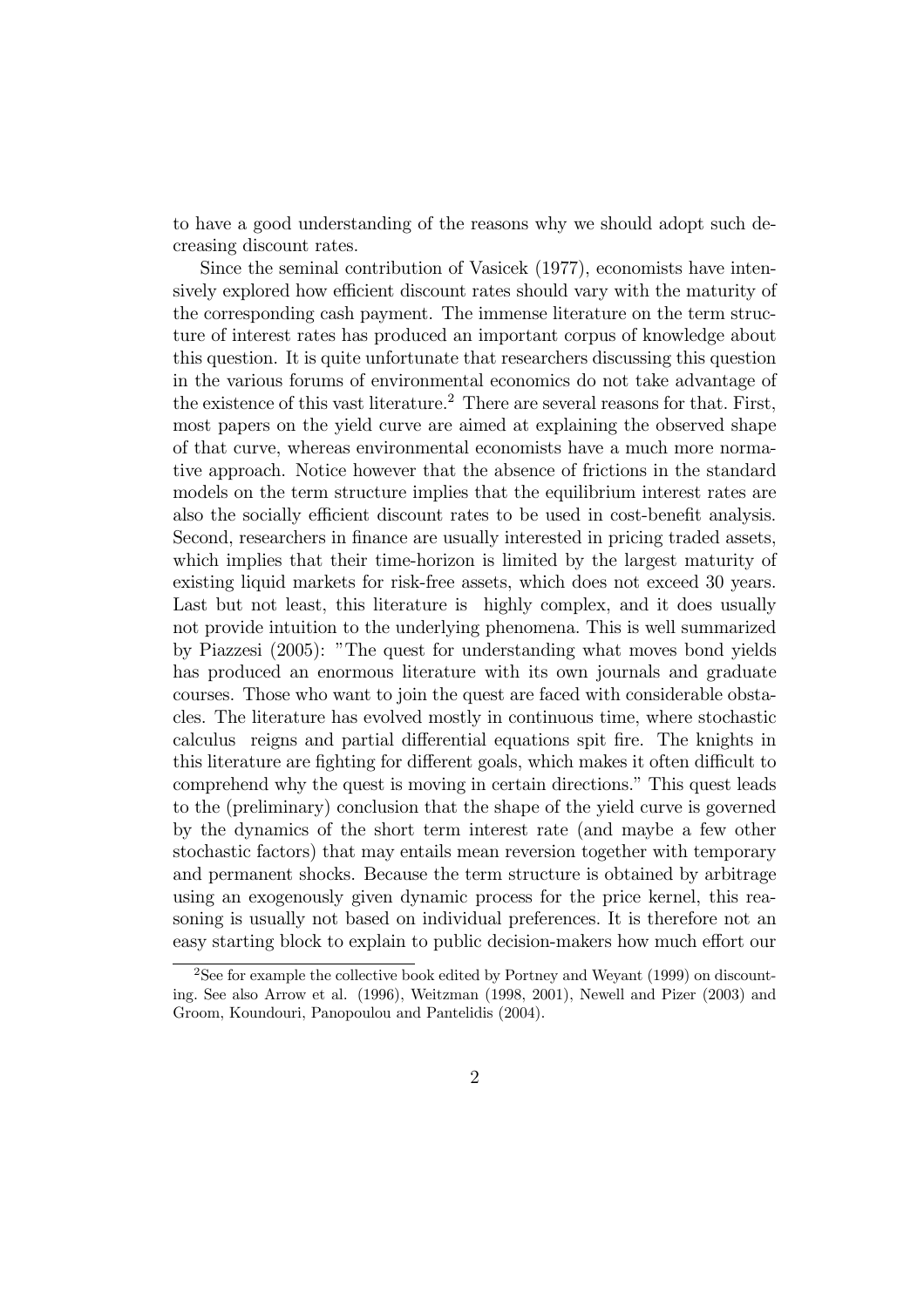generation should undertake to improve the welfare of future generations.

The aim of this paper is twofold. First, we exhibit the fundamental determinants of the shape of the yield curve based on the preferences of the representative agent and on the stochastic process of aggregate consumption in the economy. Second, we examine realistic dynamic growth processes that are relevant to determine the very long discount rates. We consider the classical Lucas (1978)'s tree economy with an exogenous growth process to examine these questions.

The efficient interest rate associated to time horizon  $t$  is decreasing in our willingness to save in order to finance consumption at that date, which itself depends upon our expectations about the growth of our incomes over  $[0, t]$ . Therefore, the term structure of interest rates provides a rich set of information about these expectations. For example, when consumers expect an increase in their future incomes, they want to cash this benefit immediately by reducing their saving. This raises the equilibrium interest rate. This wealth effect relies on the standard assumption that consumers want to smooth their consumption over time. It explains why the yield curve is upward sloping when the representative agent expects an accelerating growth rate in the future (Estrella and Hardouvelis (1991)).

Among the many difficulties to extract testable hypothesis about the relationship between the term structure and expectations about the future economic activity, the most important one is due to uncertainty. Since Leland (1968), we know that uncertainty about future incomes raises the prudent consumers' willingness to save. This precautionary effect tends to reduce the interest rate. This implies for example that the anticipation of a deterministic reduction in the volatility of growth yields an increasing yield curve (Barsky (1989)). It is interesting to examine how does the accumulation of risk for longer time horizons influence the determination of the corresponding interest rate. Because longer horizons mean larger expected consumption, people want to save less for these better times. On the contrary, longer horizons also mean more risk, which implies that consumers want to save more for these more uncertain times. Which of these wealth and precautionary effects will dominate the other? If the wealth effect dominates the precautionary effect, then the yield curve must be increasing.

The simplest case is when the growth of the economy follows a stationary random process. In this case, both the expected log consumption and its variance increases proportionally with the time horizon. It implies that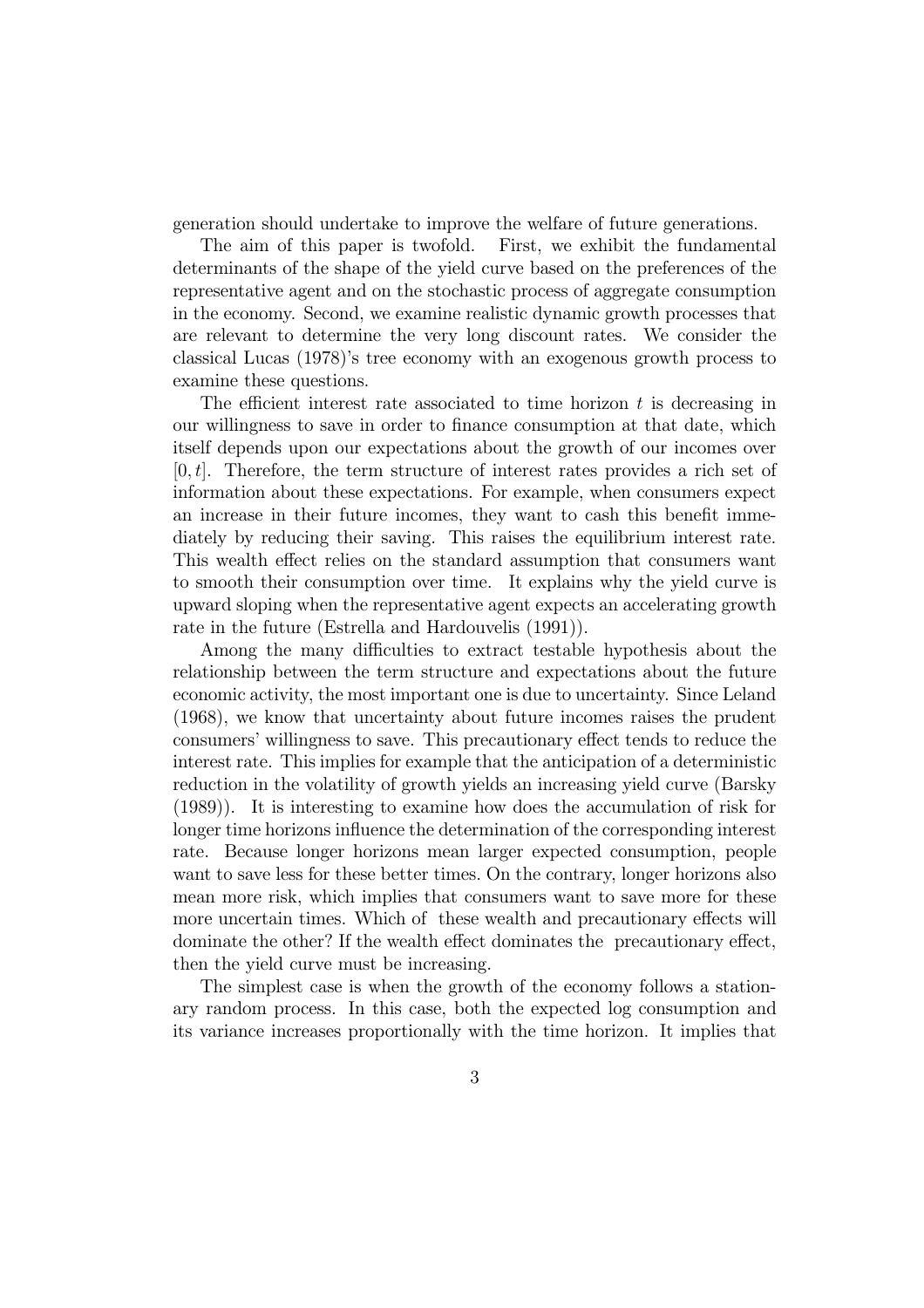the wealth effect and the precautionary effect exactly compensate each other when the representative agent has a constant relative risk aversion (CRRA). As is well-known (see for example Mankiw (1981)), CRRA combined with an i.i.d. consumption growth process implies that the yield curve is completely flat. In sections 3 and 4 of this paper, we show how the existence of serial correlations in the growth rate of the economy affects the shape of the yield curve. We define two types of serial correlations. Positive first-degree stochastic dependence (FSD) occurs when an increase in the first subperiod growth rate induces a first-degree stochastic improvement in the conditional distribution of the growth rate in the second subperiod. Such a positive serial dependence in the growth of the economy tends to magnify the long-term risk on consumption relative to the short-term risk. It implies that the prudent representative agent will want to rebalance her efforts towards the longer time horizons, thereby tending to reduce long interest rates. This is formally shown in section 3 in a much simpler and more intuitive way than traditionally done in the existing literature. It is also more general in the sense that our result only requires that the representative agent be prudent. FSD dependence is the main feature of the two classical models of the term structure, namely Vasicek (1977) and Cox, Ingersoll and Ross (1985a,b).

There is positive second-degree stochastic dependence (SSD) in growth rates if an increase in the first subperiod rate yields an increase in risk in the conditional distribution of growth in the second subperiod. This tends to raise the skewness of the distribution of future consumption. Ex ante, it reduces the expected marginal utility of wealth at that maturity if the fourth derivative of the utility function is negative, a condition that is satisfied for CRRA preferences. This tends to reduce the willingness to purchase more zero-coupon bonds associated to long maturities, thereby raising their rate of return. This is proved in section 4. Notice that the main feature of the Cox-Ingersoll-Ross model is to add some SSD dependence in the Vasicek model. The link of our results to these two classical models are made more explicit in section 5.

In section 6, we examine two specific stochastic processes with positive FSD dependence that are realistic representations of the uncertainty faced by Humanity in the very long run. The first stochastic process for aggregate consumption has a drift that can take two possible values. A switch from one drift to the other can occur at each period with a very small probability. This is aimed at modeling the kind of event that we experienced with the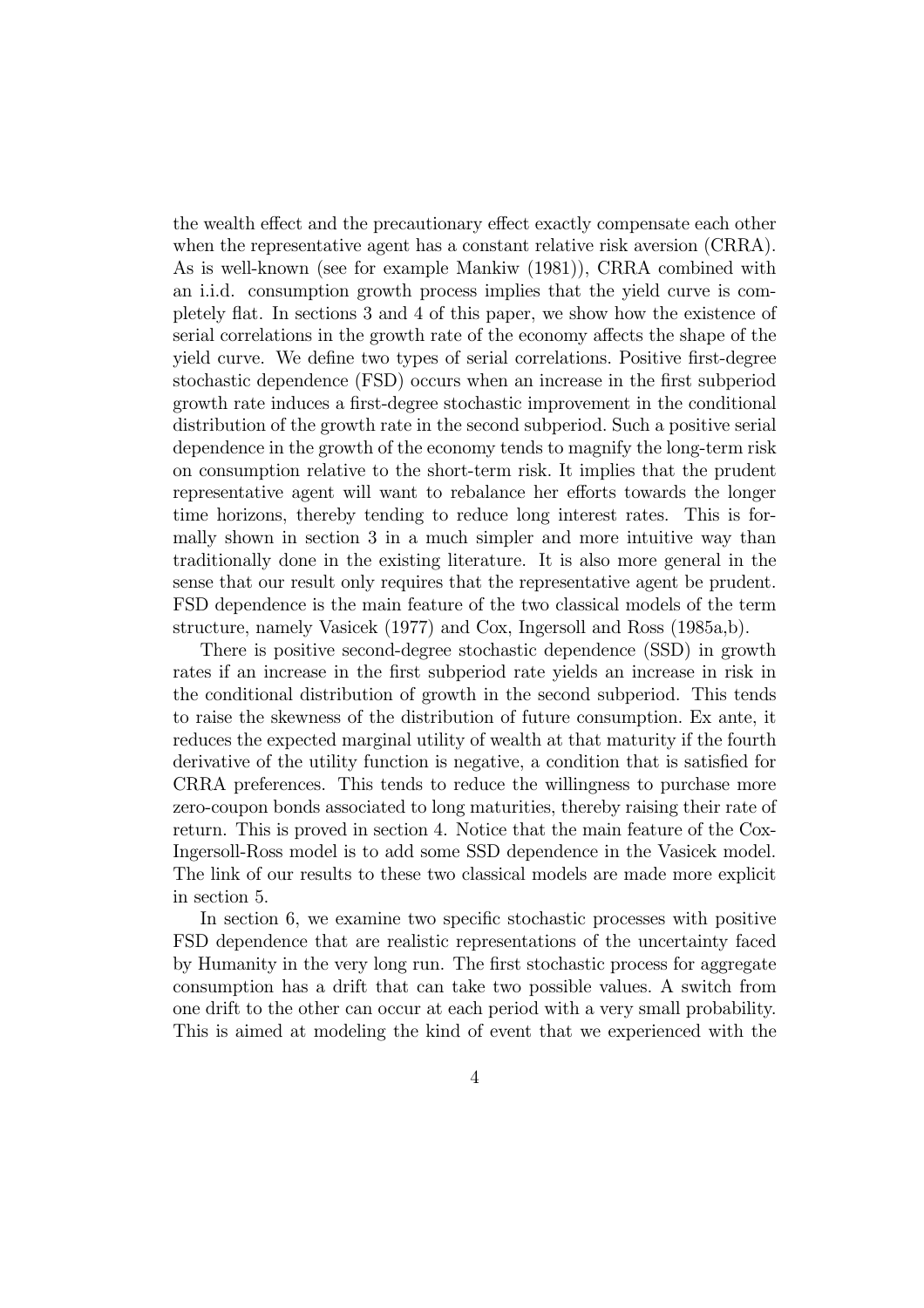industrial revolution at the end of the 18th century, where the drift changed quite abruptly from the secular  $0\%$  per year to  $2\%$  per year since then. Our model formalizes the risk of a switch in the opposite direction  $-$  "The Limit to Growth" – due for example to the scarcity of natural resources or to the extinction of scientific progresses. We show that the positive FSD dependence that this stochastic process yields a strong negative effect on the rate at which we should discount far-distant cash-flows. In the second model of long-term uncertainty inspired from Weitzman (2004), we assume that the drift is unique but unknown. As time goes by, one will use Bayes rule to update the beliefs about the true value of the drift. This stochastic process also yields positive FSD dependence — and thus decreasing discount rates for the simple reason that a good news in the short term is a good news for the secular distribution of growth.

## 2 The term structure

The preferences of the representative agent in the economy are represented by her utility function u and by her rate of pure preference for the present  $\delta$ . The utility function  $u$  on consumption is assumed to be three times differentiable, increasing and concave. Let  $\tilde{c}_t$  denote consumption at date t. The equilibrium per period rate of return at date 0 for a zero-coupon bond maturing at date t is denoted  $r_t$ . To be in equilibrium, investing marginally in such an asset should leave the expected discounted utility of the representative agent unchanged. This condition is written as

$$
e^{-\delta t}Eu'\left(\widetilde{c}_t\right)e^{rt}=u'(c_0),\tag{1}
$$

which is the standard Euler equation for the consumption-saving problem. On the right-hand side of this equality,  $u'(c_0)$  is the welfare cost of reducing consumption by one monetary unit, which is invested in the zero-coupon bond. The left-hand side is the welfare benefit that such investment yields. Consumption at date t is increased by  $e^{rt}$ , which yields an increase in expected utility by  $Eu'(\widetilde{c}_t) e^{rt}$ , which must be discounted at rate  $\delta$  to take account of the delay. The classical consumption-based pricing formula is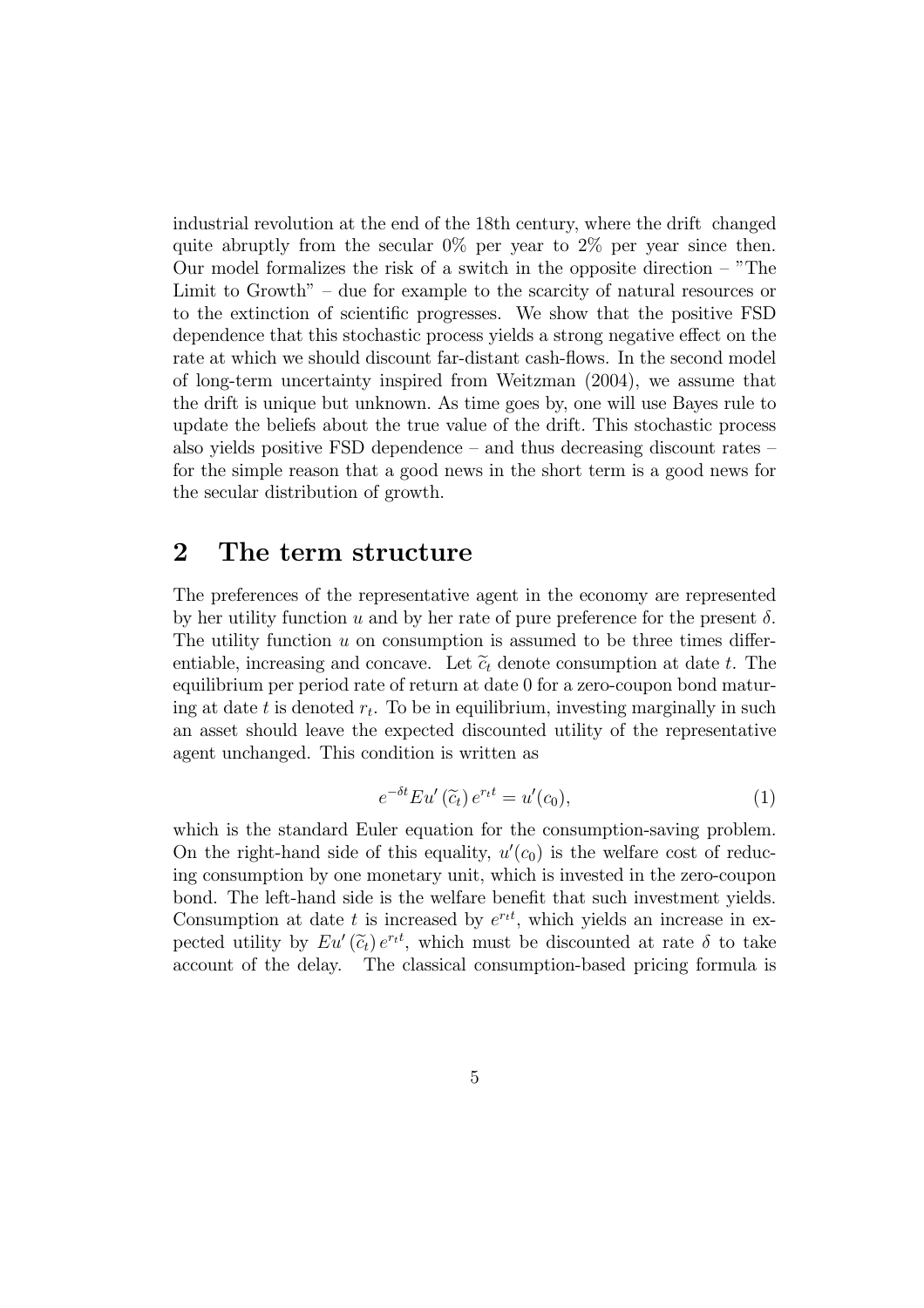obtained by rewriting condition (1) as

$$
r_t = \delta - \frac{1}{t} \ln \frac{Eu'(\tilde{c}_t)}{u'(c_0)}.
$$
 (2)

Two factors determine by how much the risk-free rate exceeds the rate of pure preference for the present  $\delta$ . The first factor is a wealth effect. If we expect to consume more in the future, i.e., if  $E_t \tilde{c}_t > c_0$ , the marginal utility of one more euro in the future is smaller than the marginal utility of one more euro immediately:  $u'(E\tilde{c}_t) < u'(c_0)$ . It implies that  $-t^{-1}\ln(u'(E\tilde{c}_t)/u'(c_0))$ is positive. This positive wealth effect is increasing in the expected growth rate of consumption over the entire period  $[0, t]$  and in the rate at which marginal utility is decreasing with consumption, which is measured by the index of relative risk aversion  $R(c) = -cu''(c)/u'(c)$ . The intuition is that higher expectations about future incomes reduces the willingness to save, thereby raising the equilibrium interest rate.

But, except when marginal utility is linear,  $Eu'(\widetilde{c}_t)$  is not equal to  $u'(E\widetilde{c}_t)$ , which introduces a second factor to the determination of interest rates. When the representative agent is prudent, i.e., when marginal utility is convex, the uncertainty surrounding future consumption raises the expected marginal utility:  $Eu'(\widetilde{c}_t) > u'(E\widetilde{c}_t)$ . This raises the willingness to save, thereby yielding a reduction of the equilibrium interest rate. This precautionary effect goes opposite to the wealth effect. It is increasing in the riskiness of future consumption and in the index of convexity of marginal utility, which is defined as relative prudence  $P(c) = -cu'''(c)/u''(c)$ . We can make these different factors more explicit by using second-order Taylor approximations of  $u'(z_t)$  in the above equality. This technique yields

$$
r_t \simeq \delta + R(c_0) \frac{E\tilde{c}_t - c_0}{tc_0} - \frac{1}{2}R(c_0)P(c_0) \frac{Var(\tilde{c}_t/c_0)}{t},\tag{3}
$$

where the three terms in the right-hand side measure respectively the impatience effect, the wealth effect and the precautionary effect. This approximation is exact for the instantaneous rate  $r_0$ .

The term structure of interest rate is determined by how these two conflicting factors are compounded over time. A more distant future usually yields a larger expected consumption and a larger uncertainty. The risk-averse and prudent representative agent's willingness to purchase zero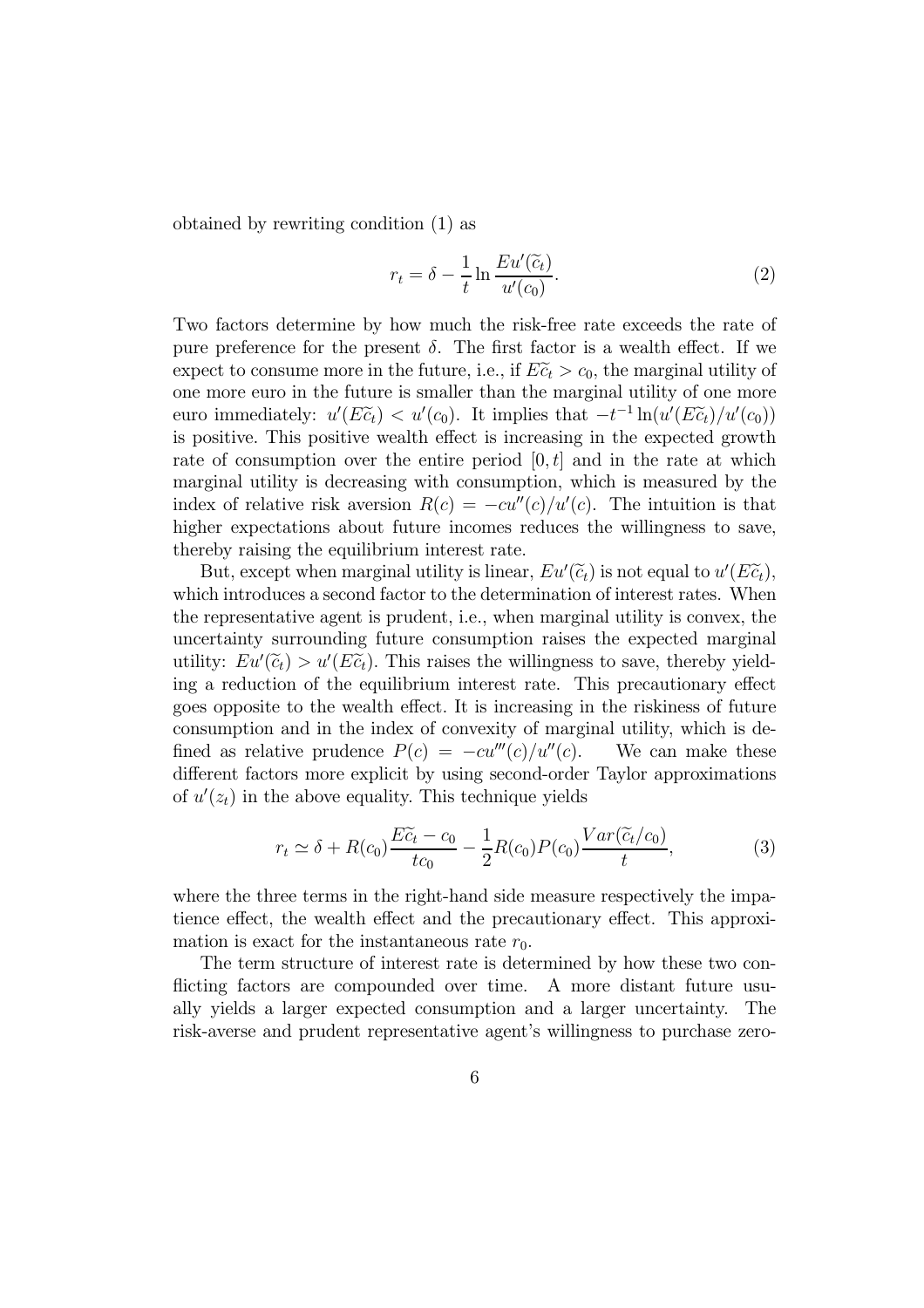coupon bonds with that long maturity is reduced by the larger expected consumption, and is increased by the larger uncertainty. Therefore, as suggested by approximation (3), an increasing (decreasing) yield curve is obtained if the wealth effect becomes more (less) dominant compared to the precautionary effect when considering longer time horizons.

To illustrate, let us consider a simple case. Suppose that  $u(c) = c^{1-\gamma}/(1-\gamma)$ γ), which implies that  $R(c) = \gamma$  and  $P(c) = \gamma + 1$  for all c. Suppose also that the logarithm of consumption follows a stationary Brownian motion:<sup>3</sup>

$$
d\ln c_t = \mu dt + \sigma dz_t,\tag{4}
$$

.

where  $\mu$  and  $\sigma$  are two scalars measuring respectively the mean and standard deviation of the change in log consumption.

**Proposition 1** Suppose that relative risk aversion is a constant  $\gamma$  and that the log of consumption follows a stationary Brownian motion with trend  $\mu$ and volatility  $\sigma$ . Then, the yield curve is flat with  $r_t = r_0 = \delta + \gamma \mu - 0.5 \gamma^2 \sigma^2$ for all t.

Proof: Because  $u'(c) = c^{-\gamma}$ , we have that

$$
\frac{Eu'(\widetilde{c}_t)}{u'(c_0)} = E \exp \left[ -\gamma \left( \ln \widetilde{c}_t - \ln c_0 \right) \right]
$$

By assumption,  $\ln \tilde{c}_t$ −ln  $c_0$  is normally distributed with mean  $\mu t$  and variance  $\sigma^2 t$ . We can thus rewrite the above equation as

$$
\frac{Eu'(\widetilde{c}_t)}{u'(c_0)} = \frac{1}{\sigma\sqrt{2\pi t}} \int \exp(-\gamma z) \exp\left(-\frac{(z-\mu t)^2}{2\sigma^2 t}\right) dz.
$$

This can be rewritten as

$$
\frac{Eu'(\widetilde{c}_t)}{u'(c_0)} = \exp\left(-\gamma \left(\mu t - \frac{\gamma \sigma^2 t}{2}\right)\right) \left[\frac{1}{\sigma \sqrt{2\pi t}} \int \exp\left(-\frac{(z - (\mu t - \gamma \sigma^2 t))^2}{2\sigma^2 t}\right) dz\right]
$$

The bracketed term is the integral of the normal density function with mean  $\mu t - \gamma \sigma^2 t$  and variance  $\sigma^2 t$ . This equals unity. Thus we obtain that

$$
\frac{Eu'(\widetilde{c}_t)}{u'(c_0)} = \exp \left[ -\gamma \left( \mu t - 0.5 \gamma \sigma^2 t \right) \right].
$$

<sup>&</sup>lt;sup>3</sup>Using Ito's Lemma, this is equivalent to assume that  $dc/c = (\mu + 0.5\sigma^2)dt + \sigma dz$ .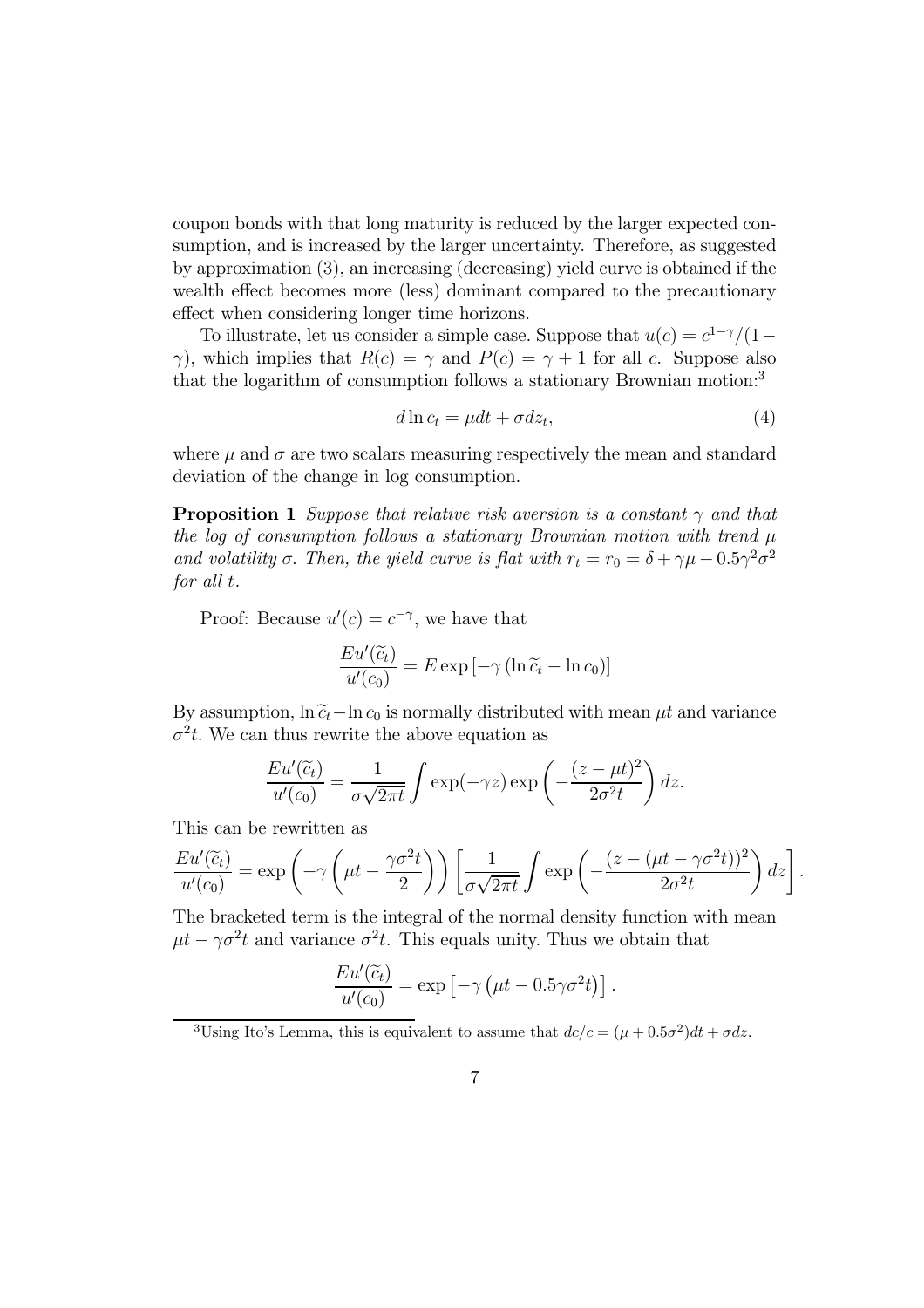Thus, using equation  $(2)$  yields<sup>4</sup>

$$
r_t = \delta + \gamma \mu - 0.5 \gamma^2 \sigma^2. \tag{5}
$$

This formula is equivalent to those obtained by Mankiw (1981), Hansen and Singleton (1983), Breeden (1986) and Campbell (1986). It shows that when relative risk aversion is constant(CRRA) and the growth rate of the economy follows a stationary Brownian motion, a longer time horizon yields an increase in the wealth effect and an increase in the precautionary effect that exactly compensate each other, yielding a flat yield curve.

Gollier (2002 a,b) characterized the conditions on preferences that imply a monotone yield curve under the assumption of a stationary Brownian motion. For example, he shows that increasing relative risk aversion implies an increasing yield curve if the probability of recession is small enough. In this paper, we follow a more standard strategy which consists in relaxing the assumption of a stationary Brownian motion. This is relaxed by assuming that the mean  $\mu$  and/or the volatility  $\sigma$  of the consumption growth process are path-dependent, i.e., that the growth at time t depends upon the growth in the periods preceding  $t$ . In a word, we assume that future growth rates are predictable. The typical methodology in the literature on the term structure of interest rates is to assume the following time series model:

$$
d \ln c_t = \mu(s)dt + \sigma_c(s)dz_t,
$$
  
\n
$$
ds = g(s)dt + \sigma_s(s)dz_t.
$$

Both the mean and the volatility of the growth rate of the economy are affected by a state variable (also called a "factor") s that itself follows a potentially non-stationary Brownian motion. The special case of a deterministic process for the state variable ( $\sigma_s = 0$ ) is easy to treat using the above integration method. For example, when  $\sigma_c(s) \equiv \sigma$ , we easily obtain in the CRRA case that

$$
r_t = \delta + \gamma m(t) - 0.5\gamma^2 \sigma^2,\tag{6}
$$

$$
r_t = \delta + R \frac{dEc_t}{c_t} - 0.5RP\sigma^2.
$$

This proves that approximation (3) is exact in this case.

<sup>&</sup>lt;sup>4</sup>We can reconcile equations (3) and (5) by observing that the growth rate of expected consumption equals  $\mu + 0.5\sigma^2$ . This implies that equation (5) can be rewritten as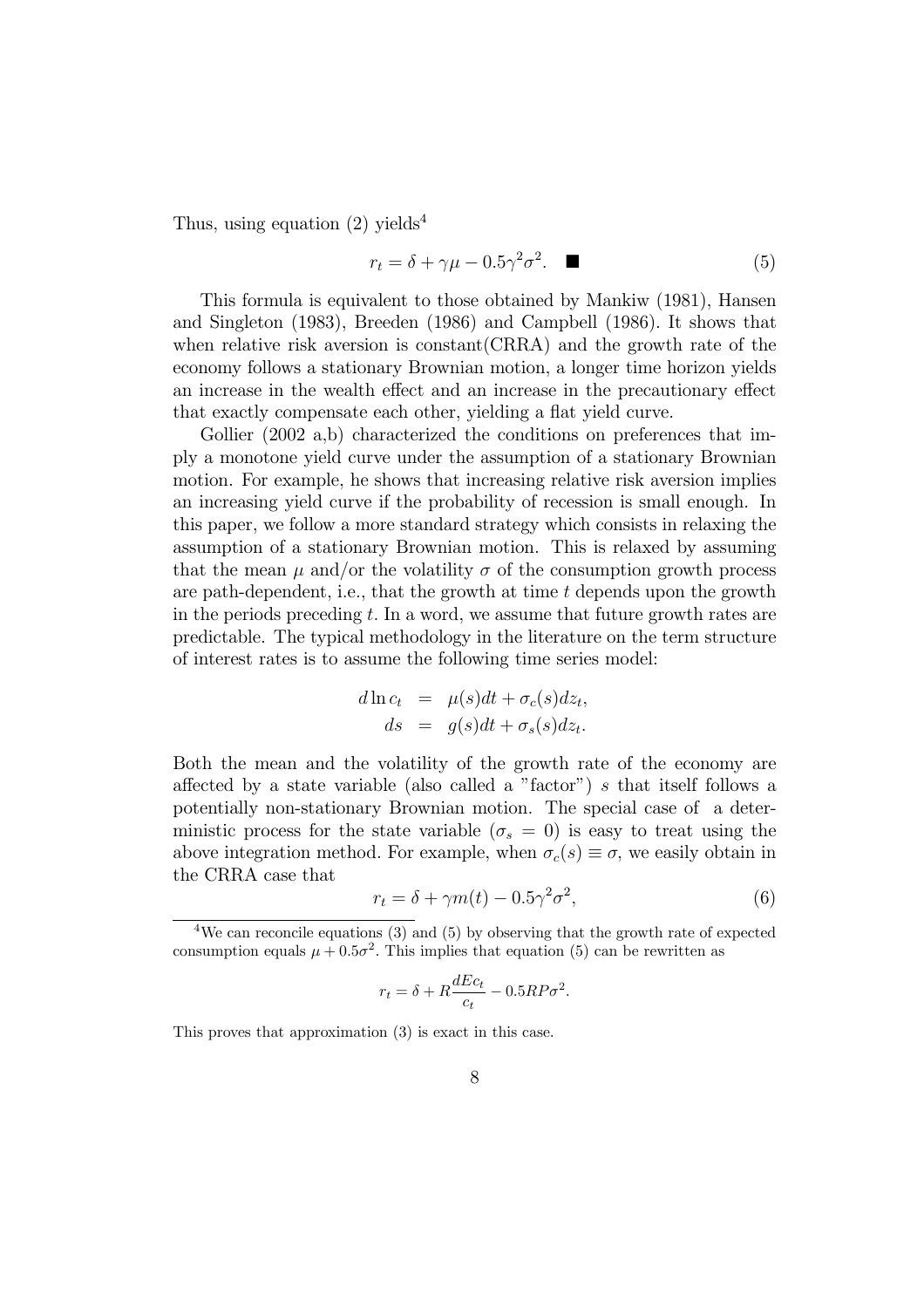where  $m(t) = t^{-1} \int_0^t \mu(s(\tau)) d\tau$  is the mean change in log consumption in period [0, t], and  $s(\tau)$  is the solution of the differential equation  $s' = q(s)$ with initial condition  $s(0) = s_0$ . Only the wealth effect is affected by the deterministic change in the expectation  $\mu$  about the growth rate of the economy. These changes in expectation explain why the yield curve is usually not flat for short and medium time-horizons. For example, the expectation of an accelerating growth implies an increasing yield curve. Observe from (6) that the unpredictable shocks in changes in log consumption have no effect on the shape of the yield curve. It only shifts it downwards.

The complexity of the theory on the yield curve comes from the stochastic component of the motion of the state variable  $s(\sigma_s \neq 0)$ . In this paper, we isolate two effects of these predictable changes in expectations. Suppose first that the volatility  $\sigma_c$  of the growth rate of the economy is constant. When  $\sigma_c$  and  $\sigma_s$  have the same sign, and when  $\mu$  is increasing in s, the expected future growth rate of consumption is positively correlated with the shortterm growth rate. More precisely, an increase in the stochastic component  $dz<sub>t</sub>$  of the short-term growth yields a first-degree stochastic dominant shift in the future growth rate. In section 3, we examine the effect of this positive correlation on the shape of the yield curve. Alternatively, suppose that the expected growth rate  $\mu$  of the economy is state-independent, and that the volatility of the growth rate is increasing in the state variable. Then, if  $\sigma_c$  and  $\sigma_s$  have the same sign, the volatility of the future growth rate of the economy is positively correlated with the short-term growth rate. More precisely, an increase in the growth rate  $dz_t$  in the short run yields a seconddegree stochastic shift in the future growth rate. We examine the effect of this type of statistical relations on the shape of the yield curve in section 4.

# 3 First-degree stochastic dependence

In this section, we consider an arbitrary stochastic process for  $\tilde{c}_t$ . We examine the effect of positive serial dependence in changes in consumption on the interest rate associated to maturity T. To do so, let us split period  $[0, T]$ into two subperiods [0, t] and [t, T]. Consider a random vector  $(\widetilde{x}_1, \widetilde{x}_2)$  where  $\tilde{x}_1$  and  $\tilde{x}_2$  denote the change in consumption respectively in period [0, t] and [t, T]. It implies that consumption at date T equals  $c_0+\widetilde{x}_1+\widetilde{x}_2$ . Let F denote the distribution function of  $(\tilde{x}_1, \tilde{x}_2)$ , and let  $F_1$  and  $F_2$  denote, respectively,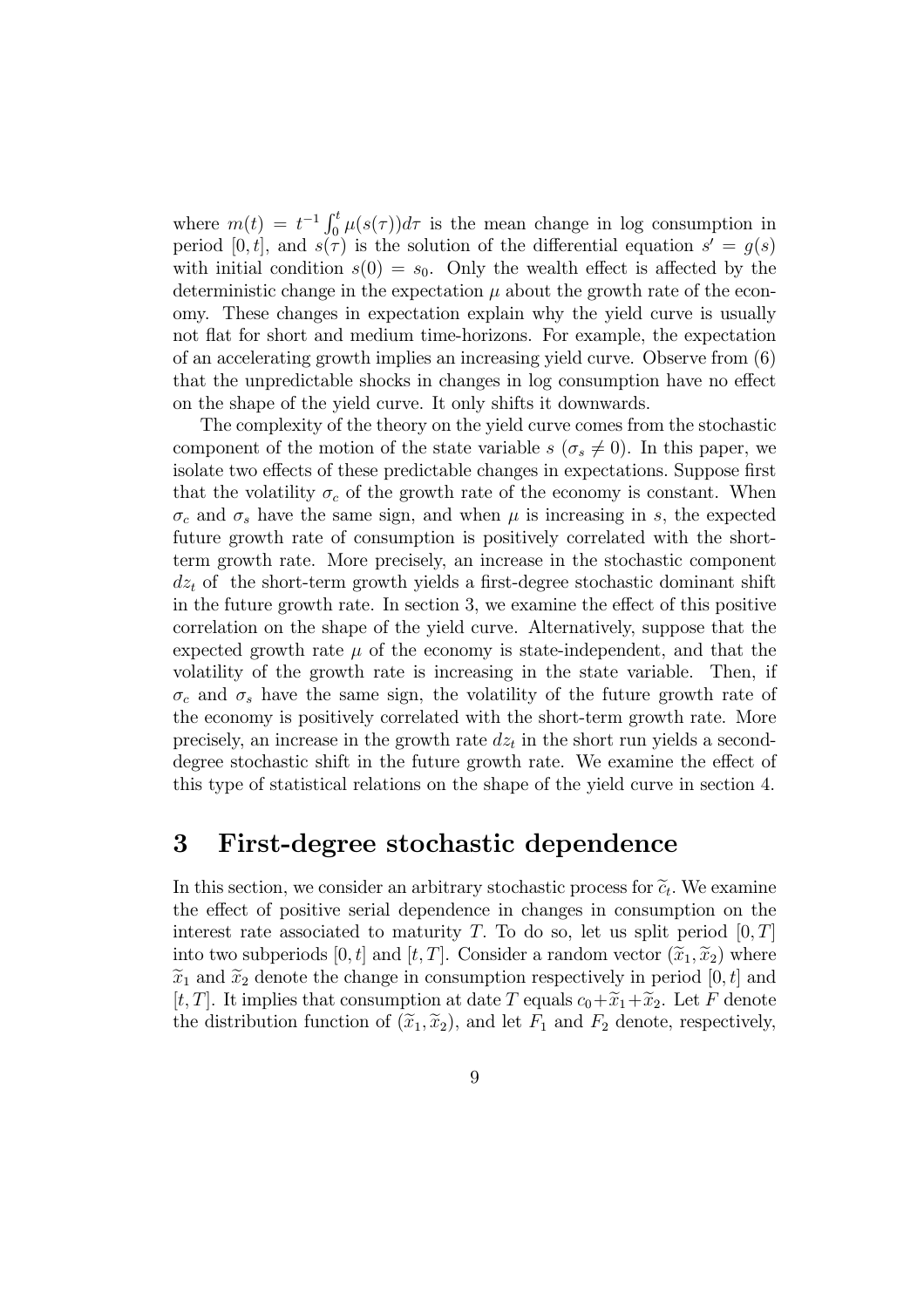the marginal distributions of  $\tilde{x}_1$  and  $\tilde{x}_2$ . Let also  $F_{2|1}$  be the conditional distribution of  $\tilde{x}_2$ :  $F_{2|1}(x_1, x_2) = \Pr[\tilde{x}_2 < x_2 \mid \tilde{x}_1 = x_1].$  We suppose that this distribution function exists.

**Definition 1** Consider a pair of random variables  $(\widetilde{x}_1, \widetilde{x}_2)$ . We say that there is positive FSD dependence between  $\tilde{x}_1$  and  $\tilde{x}_2$  if  $F_{2|1}$  is nonincreasing in  $x_1$  for all  $x_2$ .

In other words, an increase in  $x_1$  generates a first-order stochastic dominant shift in the conditional distribution of  $\tilde{x}_2$ . In the statistical literature, this notion is referred to as the "stochastic increasing positive dependence", because  $\tilde{x}_2$  is more likely to take on larger value when  $x_1$  increases (see for example Joe (1997)). Milgrom (1981) uses this concept to define the notion of a good news. An example of stochastic process that satisfies the FSD property is the AR(1) process  $\widetilde{x}_2 = \phi \widetilde{x}_1 + \widetilde{\varepsilon}$  with a positive  $\phi$ .

The long-term interest rate in such an economy equals

$$
r_T = \delta - \frac{1}{T} \ln \frac{E u'(c_0 + \widetilde{x}_1 + \widetilde{x}_2)}{u'(c_0)}.
$$
 (7)

We want to compare this rate to the one that would prevail in an economy with the same marginal distributions for  $\tilde{x}_1$  and  $\tilde{x}_2$ , but with no serial dependence between them. In the economy without any serial dependence, the long-term interest rate would equal

$$
r_T^i = \delta - \frac{1}{T} \ln \frac{E u'(c_0 + \widetilde{x}_1 + \widetilde{x}_2^i)}{u'(c_0)},\tag{8}
$$

where  $(\widetilde{x}_1, \widetilde{x}_2^i)$  is a vector of independent random variables with distribution  $F_1$  and  $F_2$ , respectively. Interest rate  $r_T^i$  would be what one would obtain from the calibrated model by assuming independence and by using the observed variance of annual changes in consumption as the estimation of  $Var(\Delta c)$ . We want to determine the conditions under which  $r_T$  is smaller than  $r_T^i$ , when  $\tilde{x}_2$  exhibits positive FSD dependence with respect to  $\tilde{x}_1$ . There is a simple intuition for why this should be the case. The existence of a positive dependence in the changes in consumption tends to magnify the long-term risk compared to short-term risks. This induces the prudent representative agent to purchase more zero-coupon bonds with a long maturity, thereby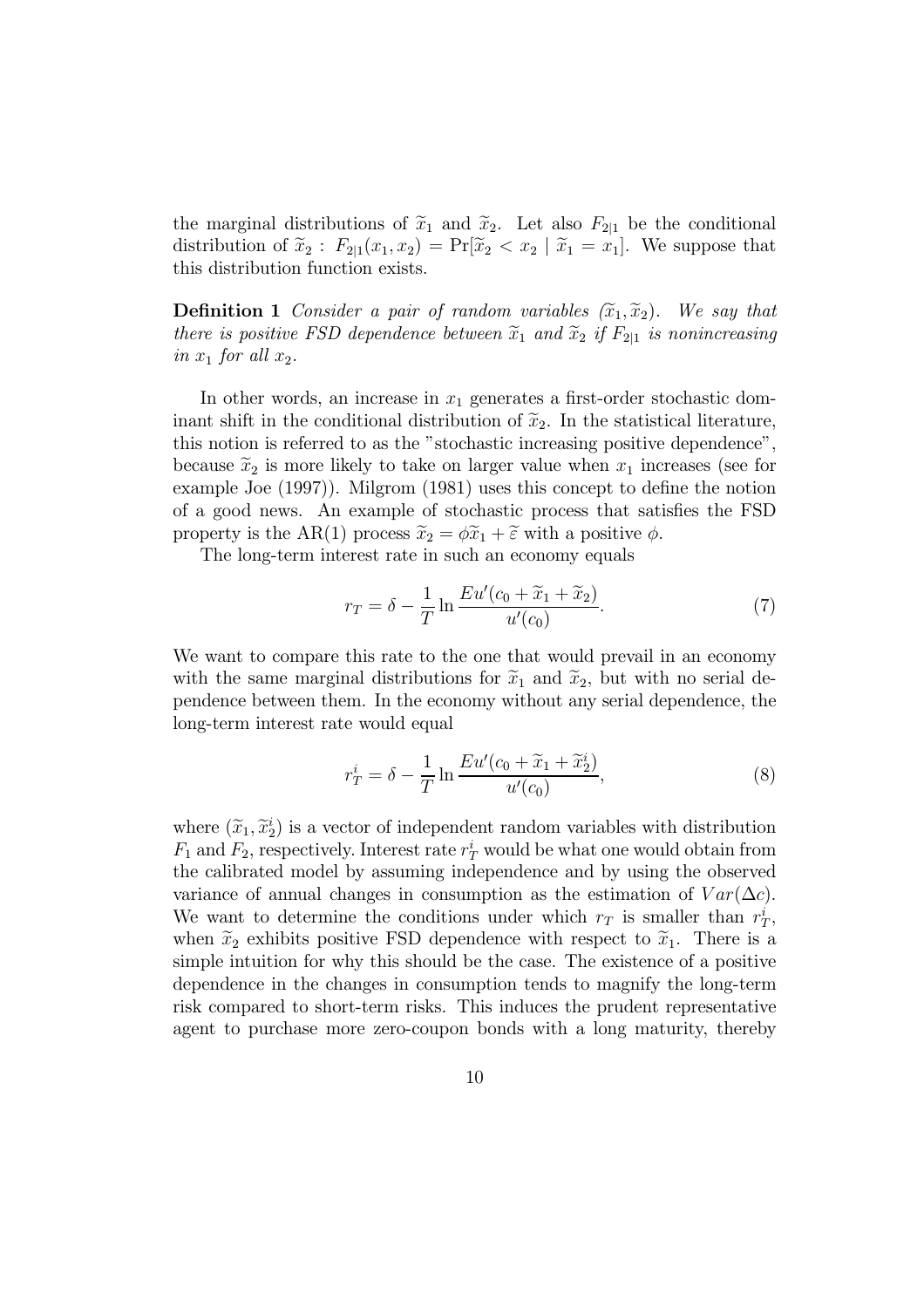reducing the equilibrium long-term rate. Comparing (7) and (8) implies that  $r_T$  is smaller than  $r_T^i$  if

$$
Eu'(c_0 + \widetilde{x}_1 + \widetilde{x}_2) \ge Eu'(c_0 + \widetilde{x}_1 + \widetilde{x}_2^i). \tag{9}
$$

The following Lemma is useful to examine this problem.

Lemma 1 Consider a differentiable bivariate function h . The following two conditions are equivalent:

1. For any pair of random variables  $(\widetilde{x}_1, \widetilde{x}_2)$  that satisfies positive firstorder dependence, we have that

$$
Eh(\widetilde{x}_1, \widetilde{x}_2) \ge Eh(\widetilde{x}_1, \widetilde{x}_2^i) \tag{10}
$$

2. h is supermodular, i.e.,  $\partial h/\partial x_2$  is increasing in  $x_1$ .

*Proof:* See the appendix.<sup>5</sup>

Tchen (1980) showed a closely related result: If condition (10) is satisfied for all supermodular functions, then  $F(x_1, x_2) \leq F_1(x_1) F_2(x_2)$  for all  $(x_1, x_2)$ , i.e.,  $(\tilde{x}_1, \tilde{x}_2)$  are "positive quadrant dependent", a concept weaker than FSD dependence.<sup>6</sup> Shaked and Shanthikumar (2007) generalize these properties of "supermodular orders" to more than two random variables.

Applying this lemma to condition (9) requires using function  $h(x_1, x_2) =$  $u'(c_0 + x_1 + x_2)$ . It is supermodular if the representative agent is prudent.

Proposition 2 The presence of any positive first-order stochastic dependence in changes in consumption reduces the long-term risk-free rate if and only if the representative agent is prudent.

This result confirms our intuition: positive FSD dependence in changes in consumption raises the riskiness of consumption at date  $T$ , without changing its expected value. Under prudence, this reduces the interest rate associated to maturity T. It tends to generate a downward-sloping yield curve.

<sup>&</sup>lt;sup>5</sup>We can also prove that if h is supermodular, then condition (10) is satisfied if and only if  $(\widetilde{x}_1, \widetilde{x}_2)$  exhibits positive FSC.

 $6$ See Joe (1997), Theorem 2.3.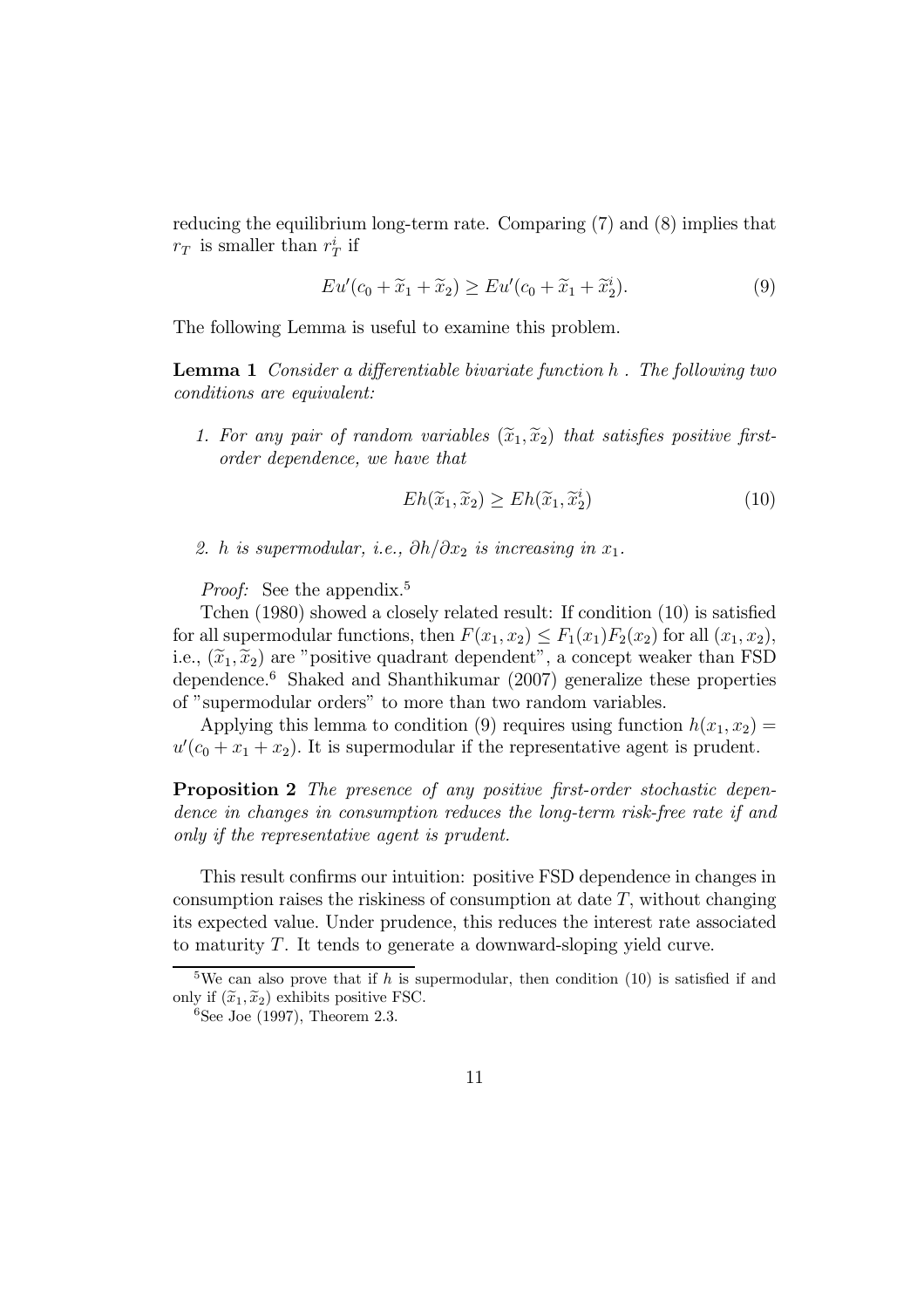It would have been more fashioned to define  $\tilde{x}_1$  and  $\tilde{x}_2$  as the (conditional) changes in *log* consumption over respectively subperiods  $[0, t]$  and  $[t, T]$ . This change the nature of the comparative static exercise because the expectation of the log consumption is not the same as the log of the expectation of consumption. Because  $\tilde{c}_T = c_0e^{\tilde{x}_1+\tilde{x}_2}$  when  $x_i$  denotes the change in log consumption, we can use Lemma 1 to obtain the following alternative result. Observe that  $h(x_1, x_2) = u'(c_0e^{x_1+x_2})$  is supermodular if relative prudence  $P(c) = -cu'''(c)/u''(c)$  is larger than unity.

Proposition 3 The presence of any positive first-order stochastic dependence in changes in log consumption reduces the long-term risk-free rate if and only if relative prudence is larger than unity.

Similarly, the long-term risk-free rate is increased by any negative FSD dependence if and only if relative prudence is larger than unity. Observe that when relative risk aversion is constant  $(u(c) = c^{1-\gamma}/(1-\gamma))$ , relative prudence is also constant and is equal to relative risk aversion plus one. Thus, CRRA implies that relative prudence is always larger than unity. When relative risk aversion is constant, positive (negative) FSD dependence in changes in log consumption always reduces (raises) the long-term risk-free rate relative to the benchmark of independent growth rates.

Corollary 1 Suppose that u is a power function and that changes in log consumption  $(\widetilde{x}_1, \widetilde{x}_2)$  have the same marginals and exhibit positive first-order stochastic dependence. It implies that the yield curve is decreasing:  $r_T \leq r_t$ .

Proof: It is easy to check that the yield curve is flat  $(r_t^i = r_T^i)$  in the economy with the independent growth rate  $(\tilde{x}_1, \tilde{x}_2^i)$ . Because  $r_t = r_t^i$  and  $r_T \leq r_T^i$  from Proposition 3, we obtain that  $r_T \leq r_t$  in the economy with the positively correlated growth rates  $(\widetilde{x}_1, \widetilde{x}_2)$ .

Notice that positive FSD dependence alone is not sufficient to obtain a decreasing yield curve. The above corollary relied on the additional assumption that relative risk aversion is constant. More generally, going back to Proposition 3, relative prudence must be larger than unity to obtain that positive FSD influences the long rate downwards. It is easy to exhibit utility functions that are concave but whose relative prudence is not larger than unity. For example, the simplest departure of CRRA with  $u(c)=(c+k)^{1-g}/(1-g)$ ,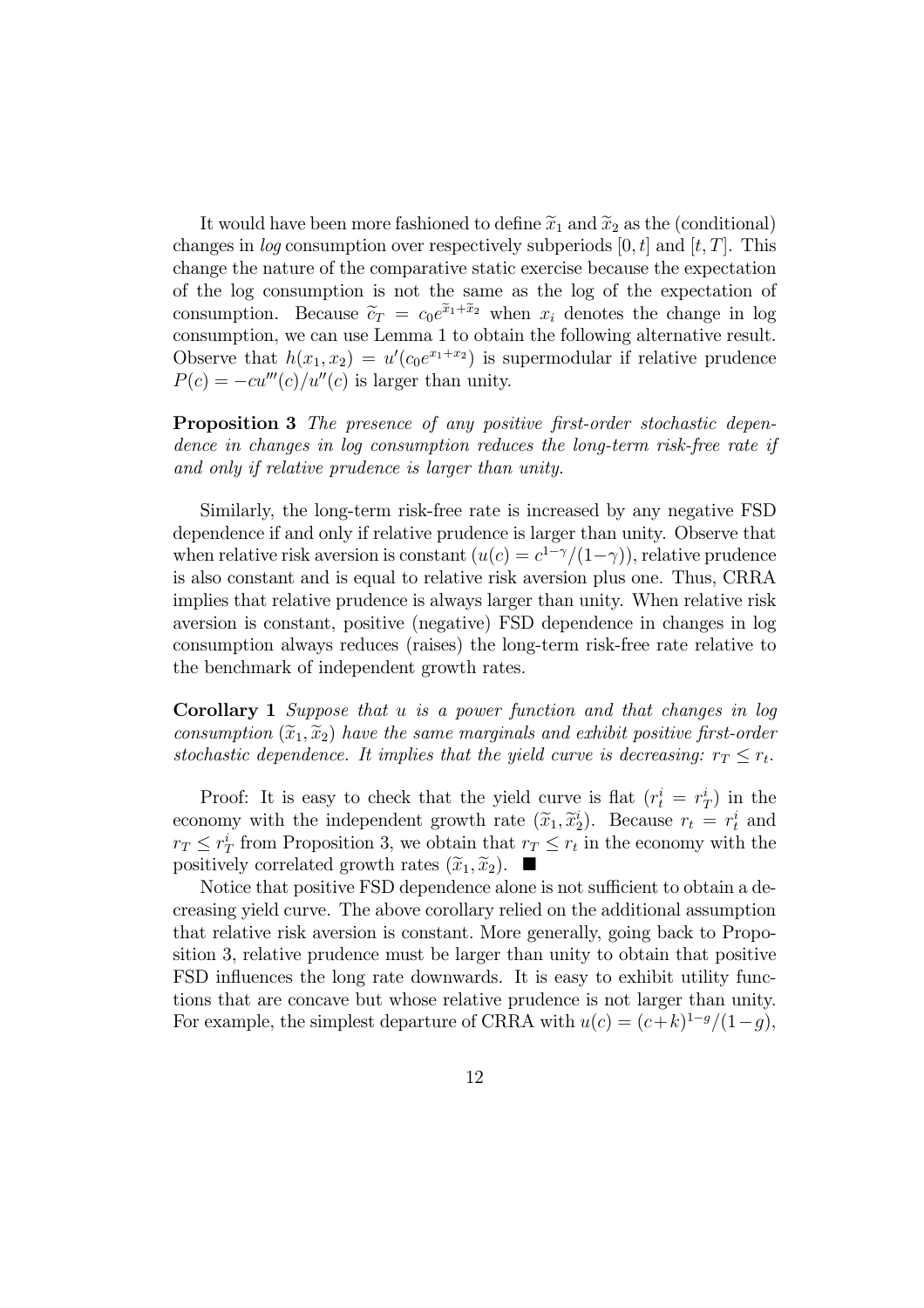$k > 0$ , implies a relative prudence  $P(c) = (1+q)c/(c+k)$ . For such a concave utility function, relative prudence tends to zero with  $c$ . At early stages of its development, this economy may have an upward sloping yield curve even if growth rates are positively FSD dependent. This comes from an implicit wealth increase. Observe that in spite of the fact that the dependence of  $(\widetilde{x}_1, \widetilde{x}_2)$  does not affect the expected cumulative change in log consumption , the expected cumulative change in the level of consumption is increased by the presence of positive FSD dependence. This can be checked by using function  $h(x_1, x_2) = e^{x_1+x_2}$  in the Lemma. This implicit increase in expected future incomes reduces the willingness to save for the long term, and it requires an increase in the corresponding interest rate. Therefore, one needs a sufficiently strong precautionary effect to dominate this opposite wealth effect. By Proposition 3, it requires that relative prudence be larger than unity.

## 4 Second-degree stochastic dependence

A natural extension of this work is to examine economies where the changes in consumption  $\tilde{x}_1$  and  $\tilde{x}_2$  are statistically related according to the positive second-degree stochastic dependence (SSD) property. This is the case when an increase in the first period change in consumption raises the risk associated to the second period change in consumption in the sense of Rothschild and Stiglitz (1970). In other words, the volatility of economic growth is increased after a boom, and it is reduced after a downturn. An example of such heteroskedastic process is  $\tilde{x}_2 = \mu + \tilde{x}_1 \tilde{\varepsilon}$ , with  $E \tilde{\varepsilon} = 0$  and  $\tilde{\varepsilon}$  independent of  $\widetilde{x}_1$ .

**Definition 2** Consider a pair of random variables  $(\widetilde{x}_1, \widetilde{x}_2)$ . We say that there is a positive SSD dependence between  $\widetilde{x}_1$  and  $\widetilde{x}_2$  if  $q(x_2 | x_1) = \int^{x_2} F_{2|1}(x_1, y) dy$ is non-decreasing in  $x_1$  for all  $x_2$ , and if  $E[\widetilde{x}_2 | x_1]$  is independent of  $x_1$ .

We want to determine the effect of such statistical relationship in changes in consumption over time on the long-term interest rate. As in the previous section, we compare an economy  $(\tilde{x}_1, \tilde{x}_2)$  with positive SSD dependence with another one  $(\widetilde{x}_1, \widetilde{x}_2^i)$  in which changes in consumption are serially independent dent with the same marginals. The following Lemma is helpful to solve this problem.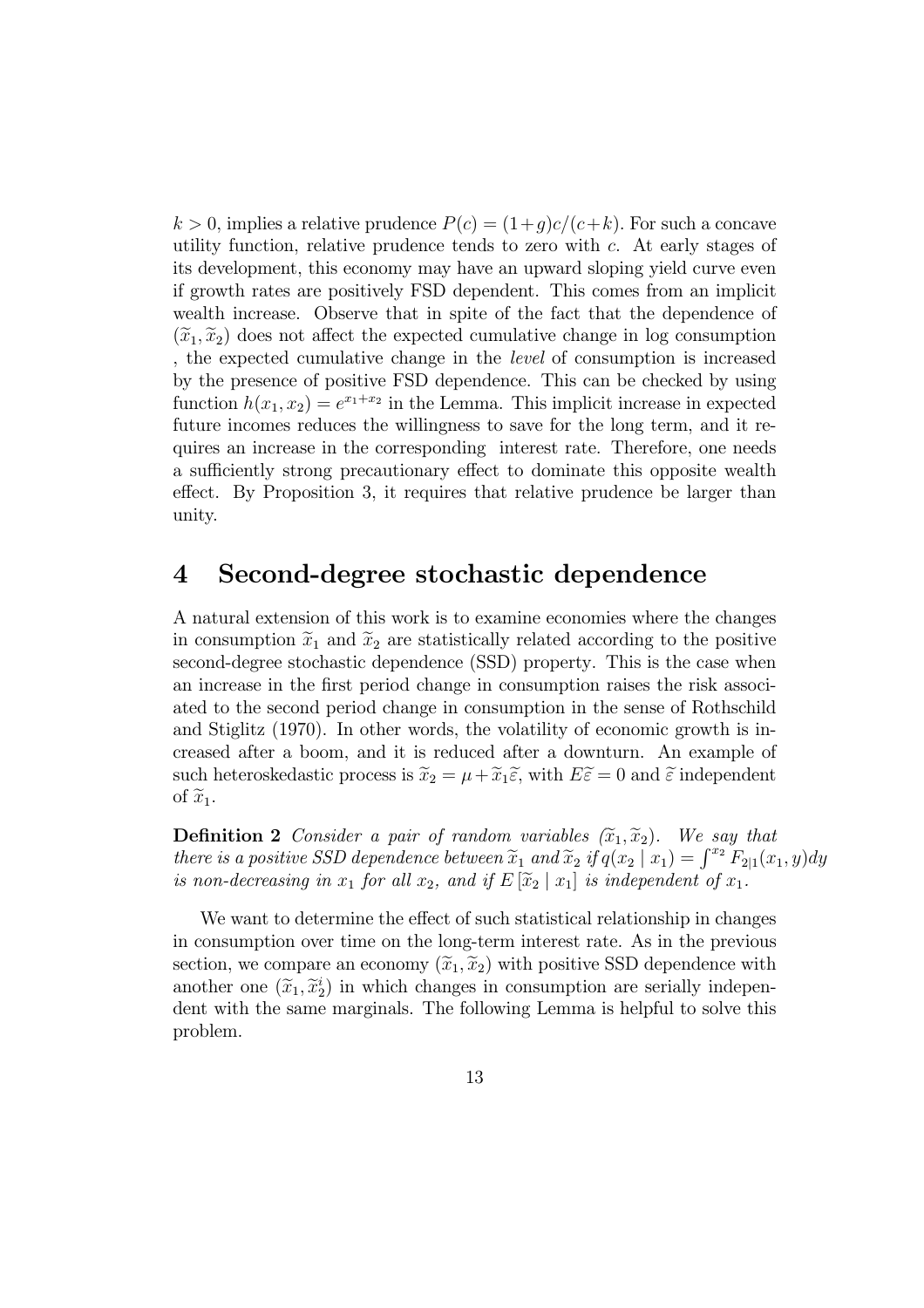Lemma 2 Consider a twice differentiable bivariate function h . The following two conditions are equivalent:

1. For any pair of random variables  $(\widetilde{x}_1, \widetilde{x}_2)$  that satisfies positive secondorder dependence, we have that

$$
Eh(\widetilde{x}_1, \widetilde{x}_2) \ge Eh(\widetilde{x}_1, \widetilde{x}_2^i) \tag{11}
$$

2.  $-\partial h/\partial x_2$  is supermodular, i.e., if  $\partial^2 h/\partial x_2^2$  is non-increasing in  $x_1$ .

Proof: See the appendix.

Notice that if we apply this lemma to function  $h(x_1, x_2) = v(x_1 + x_2)$  for any function  $v$  with a convex first derivative, we obtain the result that, under positive SSD,  $\tilde{x}_1 + \tilde{x}_2$  is a downside reduction in risk with respect to  $\tilde{x}_1 + \tilde{x}_2^i$ , as defined by Geiss, Menezes and Tressler (1980). It implies that these two sums have the same mean and the same variance, but the first has a larger skewness than the second. This is not a surprise since a downside reduction in risk is obtained by transferring zero-mean lotteries from low wealth states to larger wealth levels, as explained by Eeckhoudt, Gollier and Schneider (1995).

Applying this to the term structures given by (7) and (8) with  $h(x_1, x_2) =$  $u'(c_0 + x_1 + x_2)$ , we obtain the following Proposition.

Proposition 4 The presence of any positive second-degree stochastic dependence in changes in consumption raises the long-term risk-free rate if and only if the third derivative of the utility function is non-increasing.

Observe that condition  $u'''' \leq 0$  – which is sometimes referred to as "temperance" — is quite natural. It is necessary for the intuitive property that absolute prudence  $-u'''/u''$  is decreasing in wealth, as explained by Kimball (1990). Moreover, all CRRA functions satisfy this condition. There is a simple intuition for why a positive SSD in  $\Delta c$  should raise the equilibrium long-term rate. Indeed, a positive SSD implies an increase in skewness of  $\widetilde{c}_T = c_0 + \widetilde{x}_1 + \widetilde{x}_2$ . When u''' is negative, the increased skewness in  $\widetilde{c}_T$  reduces  $Eu'(\widetilde{c}_T)$ , which yields a reduction in the demand for the zero-coupon bond which matures at  $T$ . This raises its equilibrium rate of return. The assumption that the fourth derivative of the utility function is negative is compatible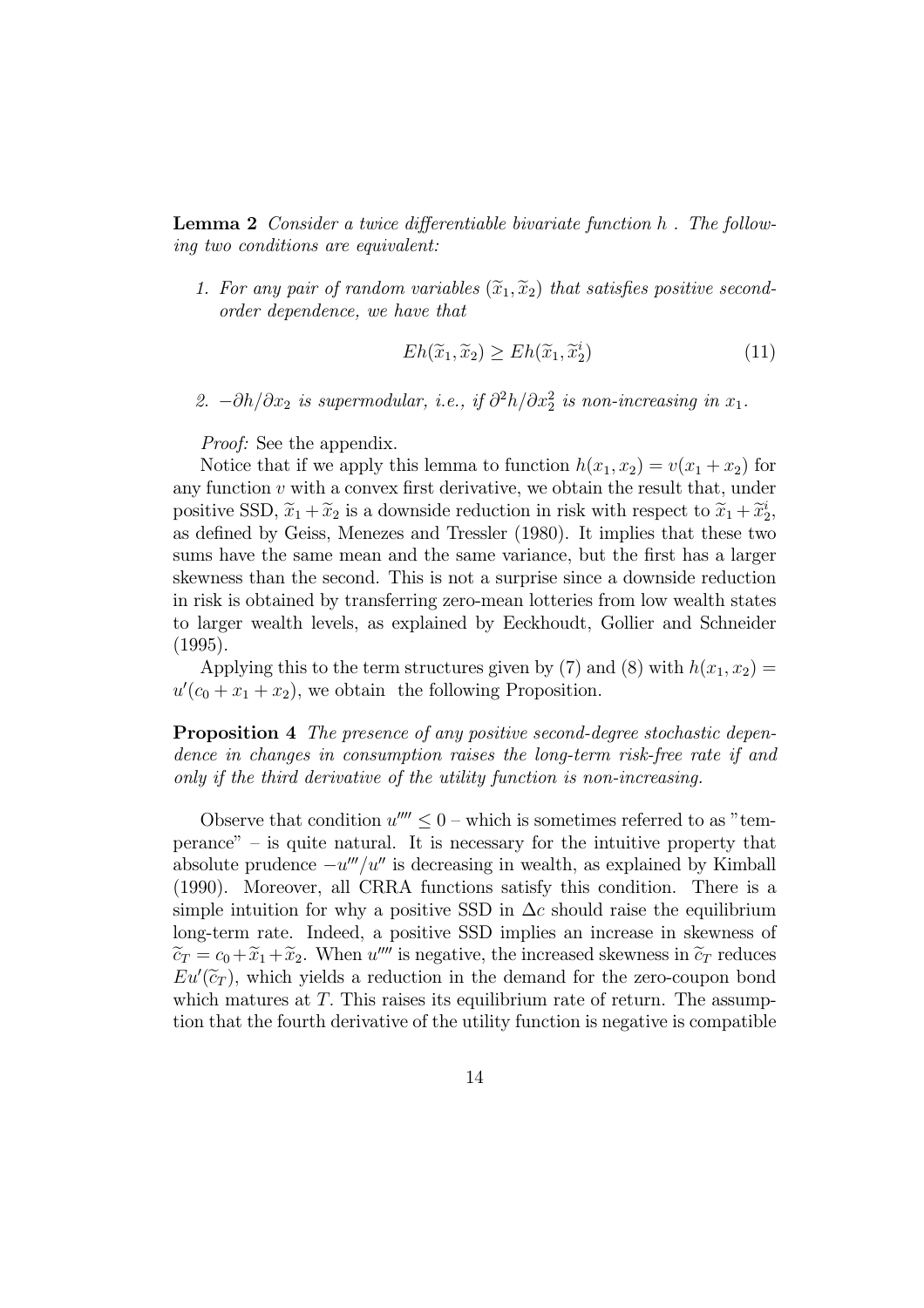with decreasing prudence (Kimball (1990)), and with risk vulnerability (Gollier and Pratt (1996)), two very intuitive behavioral assumptions.

As in the previous section, we could have defined  $\tilde{x}_1$  and  $\tilde{x}_2$  as the changes in log consumption. We should then use Lemma 2 with  $h(x_1, x_2) =$  $u'(c_0e^{x_1+x_2})$ . This yields the following result.

**Proposition 5** Suppose that u is four times differentiable. The presence of any positive second-order stochastic dependence in changes in log consumption raises the long-term risk-free rate if and only if  $f(c) = u''(c) + 3cu'''(c) +$  $c^2u''''(c)$  is uniformly negative.

When relative risk aversion is constant,  $f(c)$  equals  $-\gamma^3 c^{-\gamma-1}$  which is uniformly negative. This implies that a positive SSD dependence in  $\Delta \ln c$ always raises the long-term interest rate for that family of utility functions. This tends to generate an upward-sloping yield curve. The proof of the following corollary parallels the one of Corollary 1 and is therefore skipped.

Corollary 2 Suppose that u is a power function and that changes in log consumption  $(\widetilde{x}_1, \widetilde{x}_2)$  have the same marginals and exhibit positive secondorder stochastic dependence. It implies that the yield curve is increasing:  $r_T \geq r_t$ .

Notice that condition  $f \geq 0$  in Proposition 5 adds the two terms  $u''$  and  $3cu''''$  to condition  $u'''' < 0$  in Proposition 4. The first additional term is due to the fact that making changes in log consumption serially independent raises the expected consumption at T. This reinforces the initial reason for a longer long-term rate. Also, it yields an increase in the second moment of  $\tilde{c}_T$ . Under prudence, this tends to reduce the long-term rate. This explains the opposite term  $3cu''' > 0$  in the definition of function f. As said above, the two negative terms must always dominate this positive term in the case of CRRA.

# 5 Relations with the existing literature on the term structure

Our aim in this section is not to provide a survey of the enormous existing literature on the term structure of interest rates. Rather, we want here to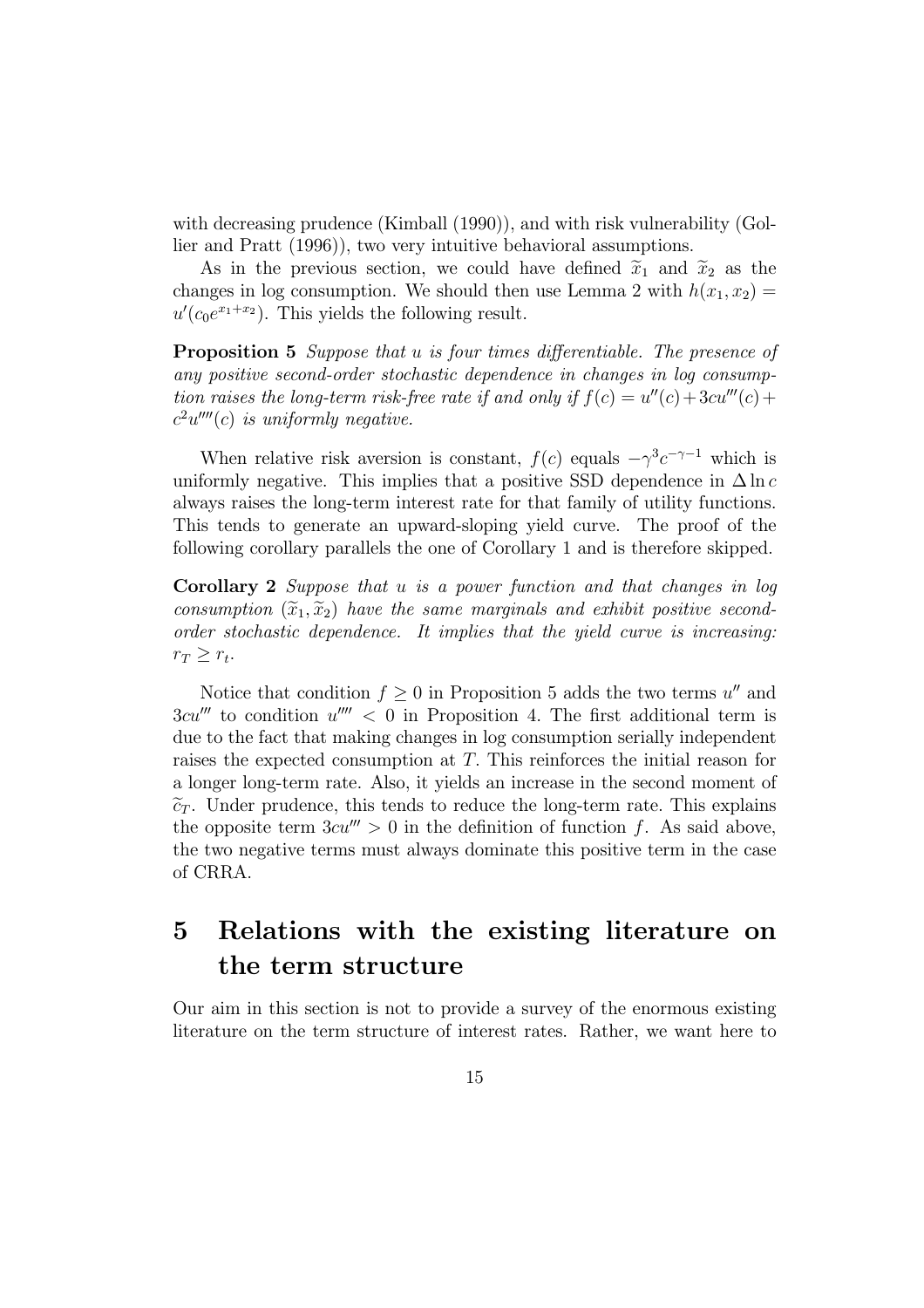illustrate our results by comparing them to those of the two most famous time series models used in this literature: Vasicek (1977) and Cox, Ingersoll and Ross (1985a,b). In most existing models of the term structure, the state variable is the instantaneous interest rate  $r_0$ . For example, in the model of Vasicek (1977), the time series model for the stochastic discount factor  $\Lambda(t) = e^{-\delta t} u'(c_t)/u'(c_0)$  takes the following form:

$$
\frac{d\Lambda}{\Lambda} = -r_0 dt - \sigma_\Lambda dz
$$
  
\n
$$
dr_0 = \phi(\overline{r} - r_0) dt + \sigma_r dz.
$$

The term structure is then obtained by rewriting the equilibrium condition (1) as  $r_t = -t^{-1} \ln E \Lambda_t$ . Parameter  $\sigma_r$  is the conditional volatility of the instantaneous interest rate. Parameter  $\phi$  controls mean reversion: if  $\phi = 0$ , the instantaneous risk-free rate  $r_0$  exhibits no tendency to return to any specific value. When  $\phi > 0$ , the instantaneous rate  $r_0$  is expected to return to its mean  $\bar{r}$  at rate  $\phi$ . With a typical value of  $\phi = 0.3 \text{ year}^{-1}$ , 7 this yields a half-life time of 2.3 years for a shock on the instantaneous interest rate. Assuming that  $u'(c) = c^{-\gamma}$ , this model can be rewritten as<sup>8</sup>

$$
d\ln c = \frac{r_0 - \delta + 0.5\sigma_\Lambda^2}{\gamma}dt + \frac{\sigma_\Lambda}{\gamma}dz
$$
  
\n
$$
dr_0 = \phi(\overline{r} - r_0)dt + \sigma_r dz.
$$
\n(12)

Campbell (1986) examines a more general (discrete) version of this model in which the first difference of the log endowment follows a univariate, stationary stochastic process with a constant drift. We recognize in equation (12) various elements affecting the yield curve. First, we observe that the conditional volatility of the growth rate of consumption is a constant  $\sigma_{\Lambda}/\gamma$ . This excludes the existence of SSD dependence. Second, when  $\phi \neq 0$ , there is a deterministic component in the expectations about the future growth of

$$
-\delta dt - \gamma d \ln c = d \ln \Lambda = \frac{d\Lambda}{\Lambda} - 0.5\sigma_{\Lambda}^2 dt.
$$

<sup>&</sup>lt;sup>7</sup>For example, Backus, Foresi and Telmer (1998) consider  $\phi = 0.024$  month<sup>-1</sup>.

<sup>8</sup>By Ito's Lemma, the reader can check that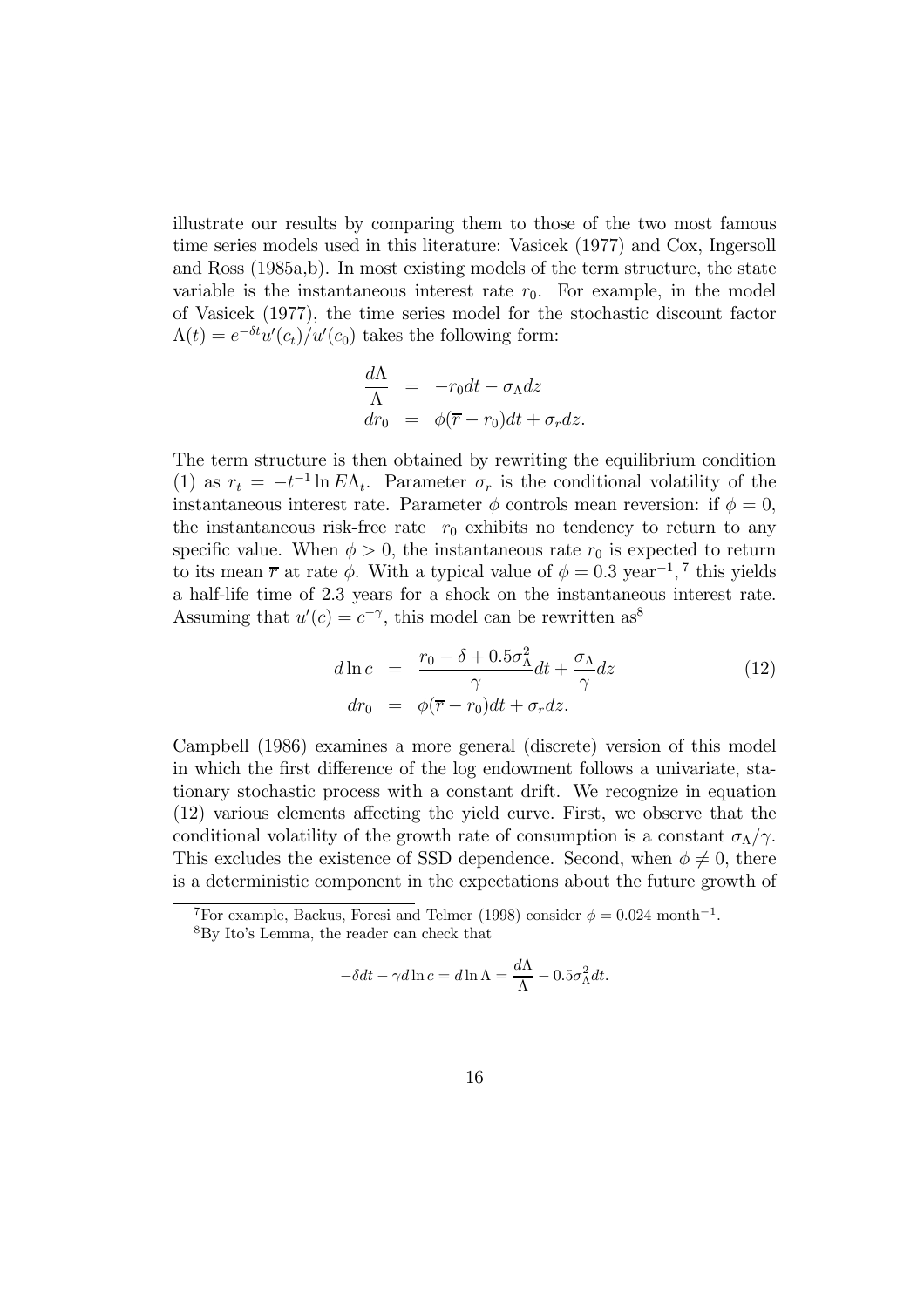the economy. When the current level of  $r_0$  is below  $\overline{r}$ , one anticipates an accelerating economic growth, which makes the yield curve increasing for short and medium maturities. In fact, when there is no serial dependence  $(\sigma_r = 0)$ , using equation (6) yields

$$
r_t = \overline{r} + (r_0 - \overline{r}) \frac{1 - e^{-\phi t}}{\phi t}
$$
\n(13)

The mean yield curve, which is obtained by taking  $r_0 = \overline{r}$ , is completely flat in that case. Thus, a non-zero slope to the mean yield curve can be obtained only by introducing some permanency to shocks on  $\ln c$ . Indeed, when  $\sigma_r \neq 0$  and has the same sign as  $\sigma_{\Lambda}$ , there is positive FSD dependence in the time series of  $\Delta \ln c$ . As claimed by Proposition 3, this tends to reduce the long-term interest rates, thereby yielding a reduction in the slope of the yield curve. This is confirmed by the analytical solution obtained by Vasicek (1977) which adds a third term  $v_t$  in the right-hand side of (13), with  $v_t$  being negative and decreasing in t when  $\sigma_r \sigma_\Lambda$  is positive.<sup>9</sup> In order to explain the upward-sloping mean yield curve, as documented for example by Backus, Foresi and Telmer (1998), one needs to have negative FSD dependences in  $\Delta \ln c$ . Assuming without loss of generality that  $\sigma_r$  is positive, this requires that  $\sigma_{\Lambda}/\gamma$  be sufficiently negative. This sheds light on why "a little experimentation tells us that  $\sigma_{\Lambda}$  governs the average slope of the yield curve, with negative values required to produce an upward slope we observe in the data" (Backus, Foresi and Telmer (1998)).

The Cox-Ingersol-Ross (CIR) model adds a square root terms in the volatility, which makes it time-varying:

$$
d\ln c = \frac{r - \delta + 0.5\sigma_{\Lambda}^2}{\gamma}dt + \frac{\sigma_{\Lambda}\sqrt{r}}{\gamma}dz
$$
  
\n
$$
dr = \phi(\overline{r} - r)dt + \sigma_r\sqrt{r}dz.
$$
\n(14)

This implies that a positive shock on the state variable  $r$  increases both the short term expected growth of the log consumption and its future volatility.

$$
v_t = \left[\frac{\sigma_r^2}{2\phi^2} + \frac{\sigma_r \sigma_\Lambda}{\phi}\right] \left[\frac{1 - e^{-\phi t}}{\phi t} - 1\right] + \frac{\sigma_r^2}{4\phi^3} \frac{\left(1 - e^{-\phi t}\right)^2}{t}.
$$

<sup>9</sup>Vasicek (1977) obtained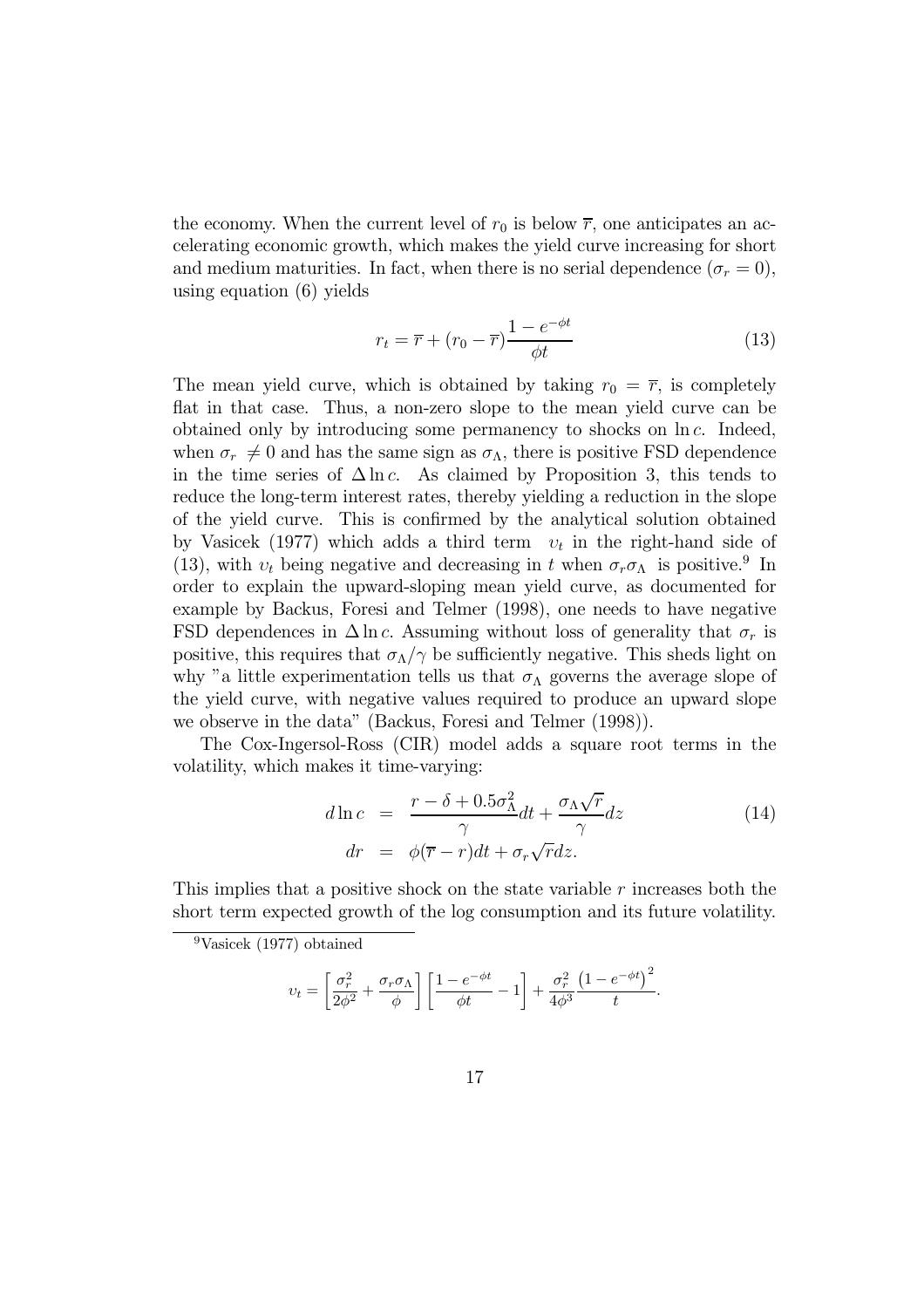This yields a positive SSD dependence of  $\Delta \ln c$ . This captures the fact that higher interest rates seem to be more volatile. As claimed in Proposition 5, this positive SSD in  $\Delta \ln c$  generates an unambiguous increase in the longterm rate compared to what is obtained in Vasicek's model. However, as explained for example by Backus, Foresi and Telmer (1998), the sophistication introduced in the CIR model does not change the shape of the yield curve markedly.

We hereafter focus on quantifying the effect of FSD dependences. What do we know about the time series of changes in log consumption? Following Cochrane (1988) and Cogley (1990), let us define the variance ratio as

$$
V(t) = \frac{t^{-1}Var(\ln \widetilde{c}_t - \ln c_0)}{Var(\ln \widetilde{c}_1 - \ln c_0)}.
$$

The variance ratio associated to time horizon  $t$  equals the variance of the change in log consumption at horizon  $t$  divided by  $t$  times the variance of one year changes in log consumption.  $V(t)$  provides a relative measure of the uncertainty associated to ln $\tilde{c}_t | c_0$ . In the case of serially independent  $\Delta \ln c$ , this variance ratio is uniformly equal to unity.  $V > 1$  indicates a positive FSD dependence in  $\Delta \ln c$ , whereas  $V < 1$  indicates a negative FSD dependence. Cochrane (1988) estimated  $V(t)$  for  $t = 1, ..., 30$  by using data on the log real per capita GNP in the United States, 1869-1986. Figure 1 summarizes his estimates. The per period risk attached to time horizons less than 3 years is increasing. This comes from the positive serial dependence of growth at high frequency. On the contrary,  $V$  is decreasing in  $t$  for time horizons longer than 3 years. It tends to roughly one-third. Long horizons entail only one-third per period risk than short horizons, when risk is measured by the variance of log consumption. This means that shocks to U.S. GNP are mostly temporary. Thus, in the U.S. context,  $\Delta \ln c$  exhibits negative FSD dependences for long maturities. According to Proposition 3, assuming CRRA, this should generate an upward-sloped unconditional yield curve.

Taking equation (5) as an approximation because  $\tilde{c}_T \mid c_0$  is generally not lognormal, we can use Cochrane's V ratio to obtain the following formula for the yield curve:

$$
r_t = \delta + \gamma \mu - 0.5 \gamma^2 \sigma^2 V(t), \qquad (15)
$$

where  $\sigma = \sqrt{Var \ln \widetilde{c}_1 | c_0}$  is estimated to be 6.1% per year by Cochrane. Let us fix the expected growth rate of the economy to  $\mu = 1.8\%$  per year, which is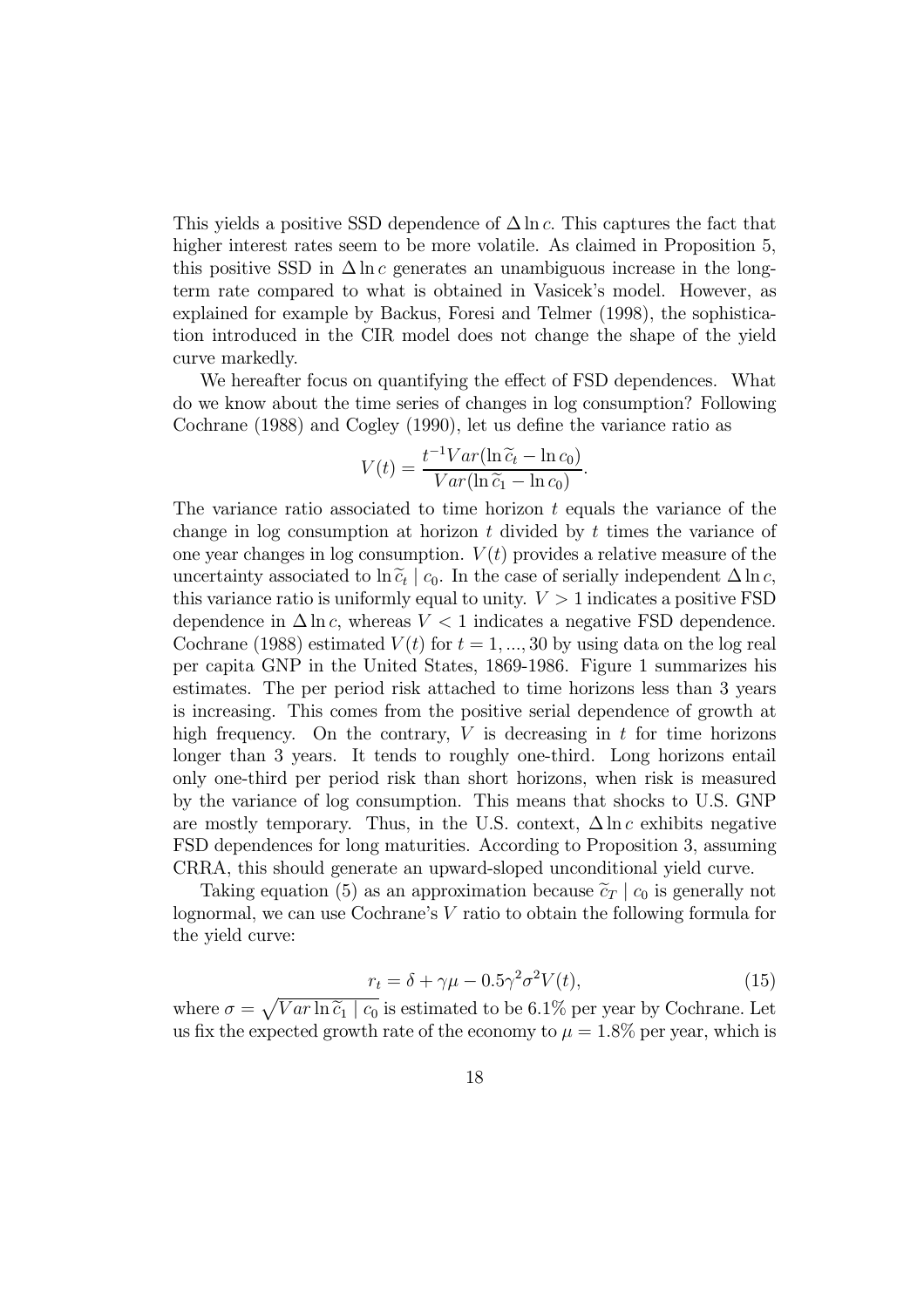

Figure 1: The variance ratio for the log real per capita GNP, 1869-1986. (Source: Cochrane (1988)).

the average growth rate of real per capita consumption in the United States over the period 1889-1978 (Kocherlakota (1996)). In Figure 2, we draw the yield curve  $r_t - \delta$  computed from equation (15) for four different degrees of relative risk aversion:  $\gamma = 1, 2, 4$  and 6. The upward-sloping shape of the average yield curve is familiar. Using U.S. monthly data from January 1952 to February 1991, Backus, Foresi and Telmer (1998) estimated the mean 1 month yield to be 5.314%, going up to 6.693% for the yield corresponding to a 10-year maturity.

Cogley (1990) showed that the pattern of the variance ratio exhibits much differences across countries. In fact, the evidence indicates that the relative stability of long-term growth is unique to the United States. Using annual real per capita GDP, 1871-1985, he computed the variance ratio  $V(20)$  for a twenty years horizon. He found 0.77 for Canada, which means that, as in the U.S. but at a smaller degree, this country should have a mean 20 year maturity yield that is larger than the short-term yield. He also found 0.97 for Sweden, 1.03 for the United Kingdom, and 1.09 for Denmark. The yield curve should be almost flat in these countries. But he also obtained 1.4 for Australia, 1.84 for France and 2.02 for Italy. In these countries, the per-period growth risk is increasing with time horizon. It implies that the long-term interest rate should be smaller than the short-term one. For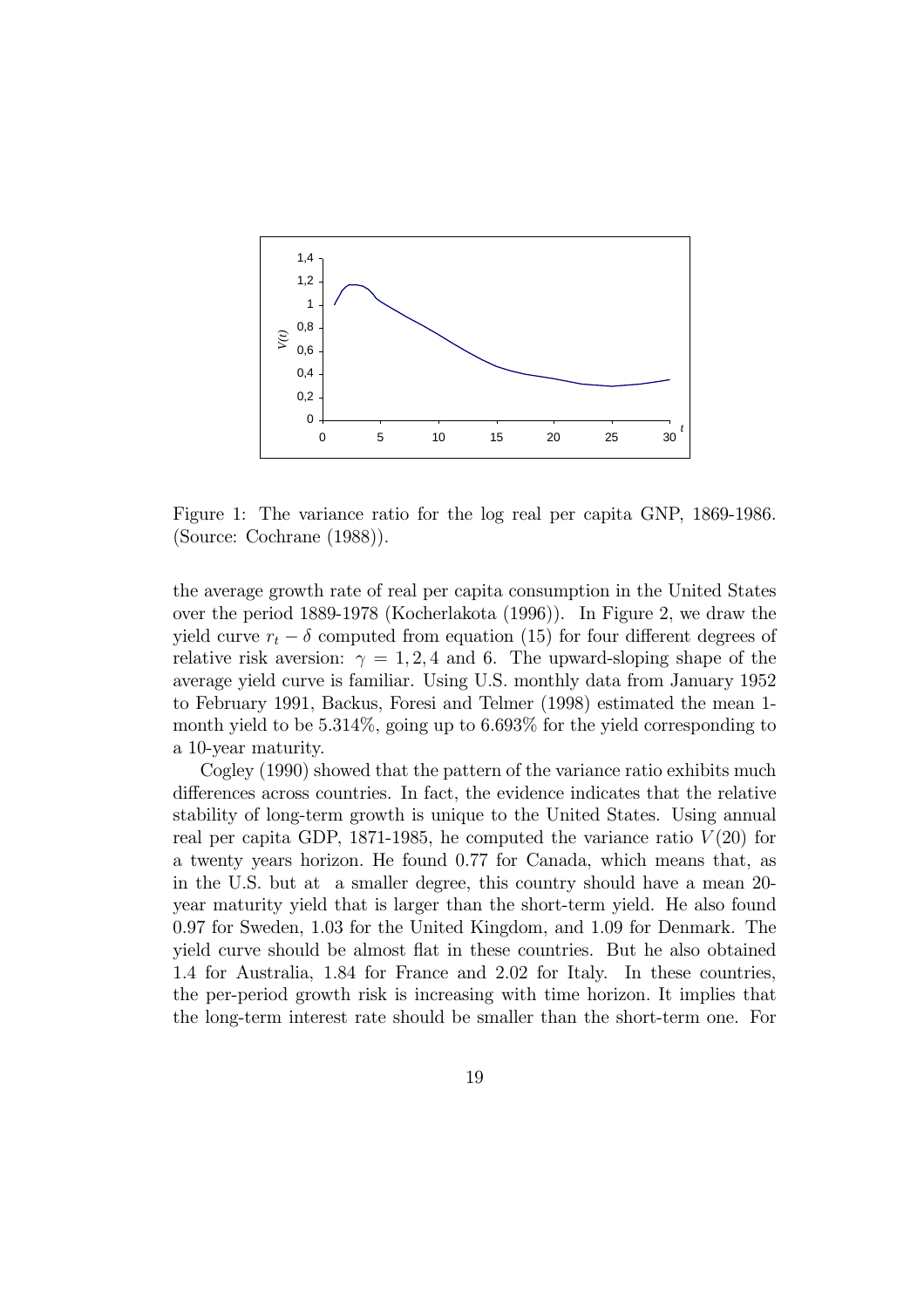

Figure 2: The average yield curve using Cochrane's ratio.

France, using Maddison (1991), we estimated  $\mu = 1.97\%$  and  $\sigma = 8.05\%$ . For  $\gamma = 2$ , it makes a risk-free rate  $r_t$  equaling  $\delta + 2.66\%$  for the short term, and  $\delta + 1.58\%$  for the long run. For  $\gamma = 4$ , it generates  $\delta + 2.76\%$  and  $\delta - 1.54\%$ respectively for the short term and for the long term.

## 6 What about far-distant maturities?

As explained in the introduction, our aim is to determine whether the discount rates that we should use for very long maturities (in the hundreds and thousands years) are smaller than the discount rates used for the more standard maturities considered in finance and that can be observed on financial markets. Whereas most of the existing literature provides a positive analysis of the term structure, our aim in this section is more normative. As explained earlier in this paper, the evidence that there is some mean-reversion in consumption growth with a half-life of 2.3 years is important to explain the shape of the yield curve observed on financial markets. It is of course irrelevant to determine the rate that we should use to discount the cash-flows associated with the consequences of, say, global warming or nuclear wastes in 200 years. In this section, we show how the results presented in sections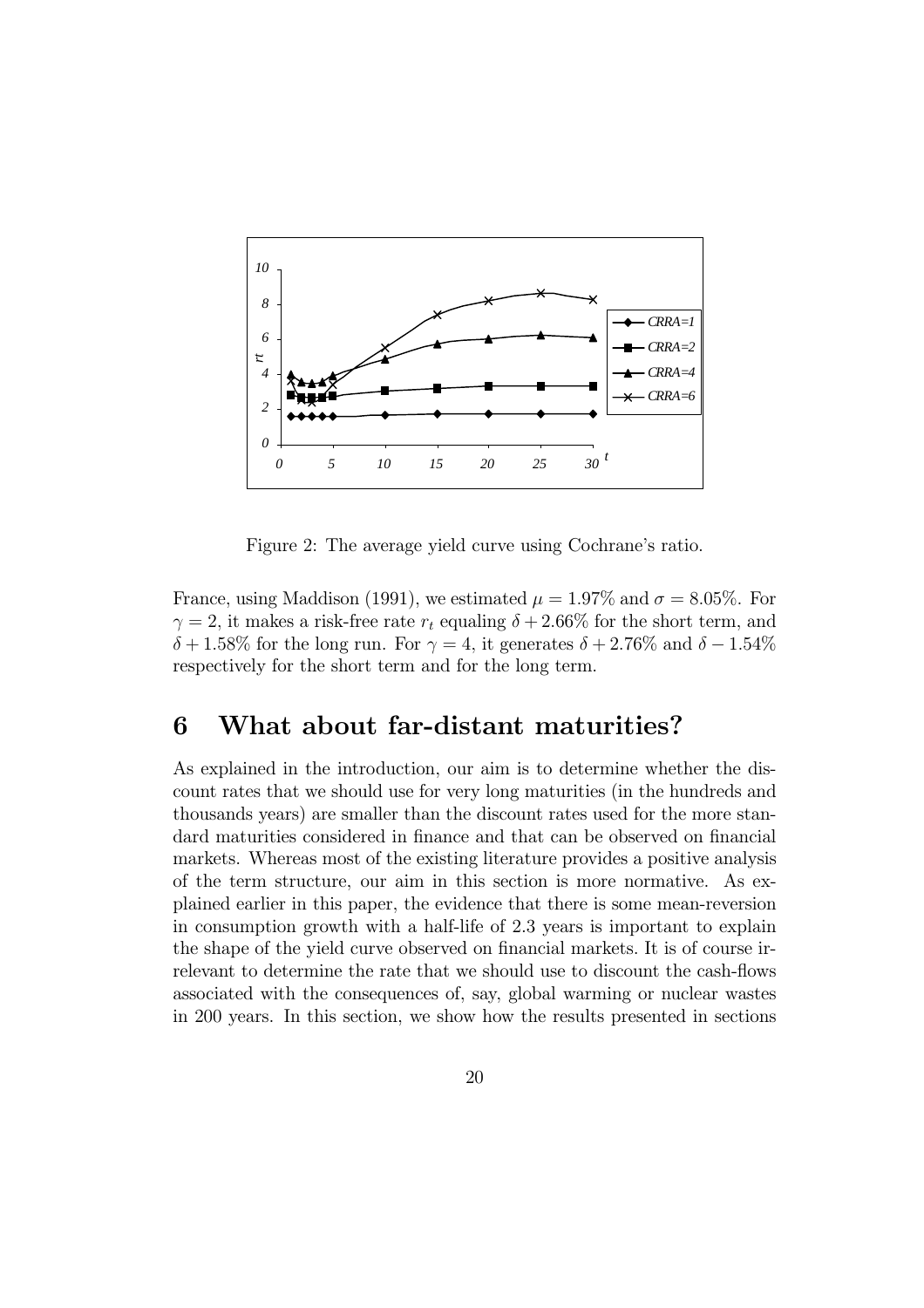3 and 4 are useful to make recommendations for such long time horizons.

We examine two possible dynamic processes governing the long-term growth of the economy. The first one involves Poisson jumps, whereas the other one exhibits some parameter uncertainty.

## 6.1 Two-state jumps in the growth of consumption

We reproduced in Table 1 the estimation by DeLong (2004) of the worldwide GDP per capita over the last 7 millennia. A striking feature of the economic growth that we observed over this essential period of homo sapiens is the jump in the average growth rate that has been experienced at the end of the eighteenth century. The debate on what Society should do for the future is much influenced by this fact, and by the idea that in the future, economic growth could go back to its secular zero level. The arguments for and against the existence of such risk are based on the way we interpret what happened at the end of the eighteenth century. Models abound that rely on human capital, availability of natural resources, specialization of tasks,.... We will not go into this controversy. As earlier in this paper, the economic growth process will not be endogenized.

| Year    | GDP per capita | Annualized growth rate |
|---------|----------------|------------------------|
| $-5000$ | 130            |                        |
| $-1000$ | 160            | $0.005\%$              |
| 1       | 135            | $-0.017\%$             |
| 1000    | 165            | $0.020\%$              |
| 1500    | 175            | $0.012\%$              |
| 1800    | 250            | $0.119\%$              |
| 1900    | 850            | 1.224 %                |
| 1950    | 2030           | $1.741\%$              |
| 1975    | 4640           | 3.307 %                |
| 2000    | 8175           | $2.265\%$              |

Table 1: Worldwide GDP per capita (in year-2000 international dollars) and annualized growth rate (in  $\%$ ). Source: DeLong (2004)

We assume that the economy can be in one of two observable states. In the low-growth state, the drift of log consumption is  $\mu_1$  and its volatility is σ. In the high-growth state, the drift of log consumption is  $\mu_2 > \mu_1$ , but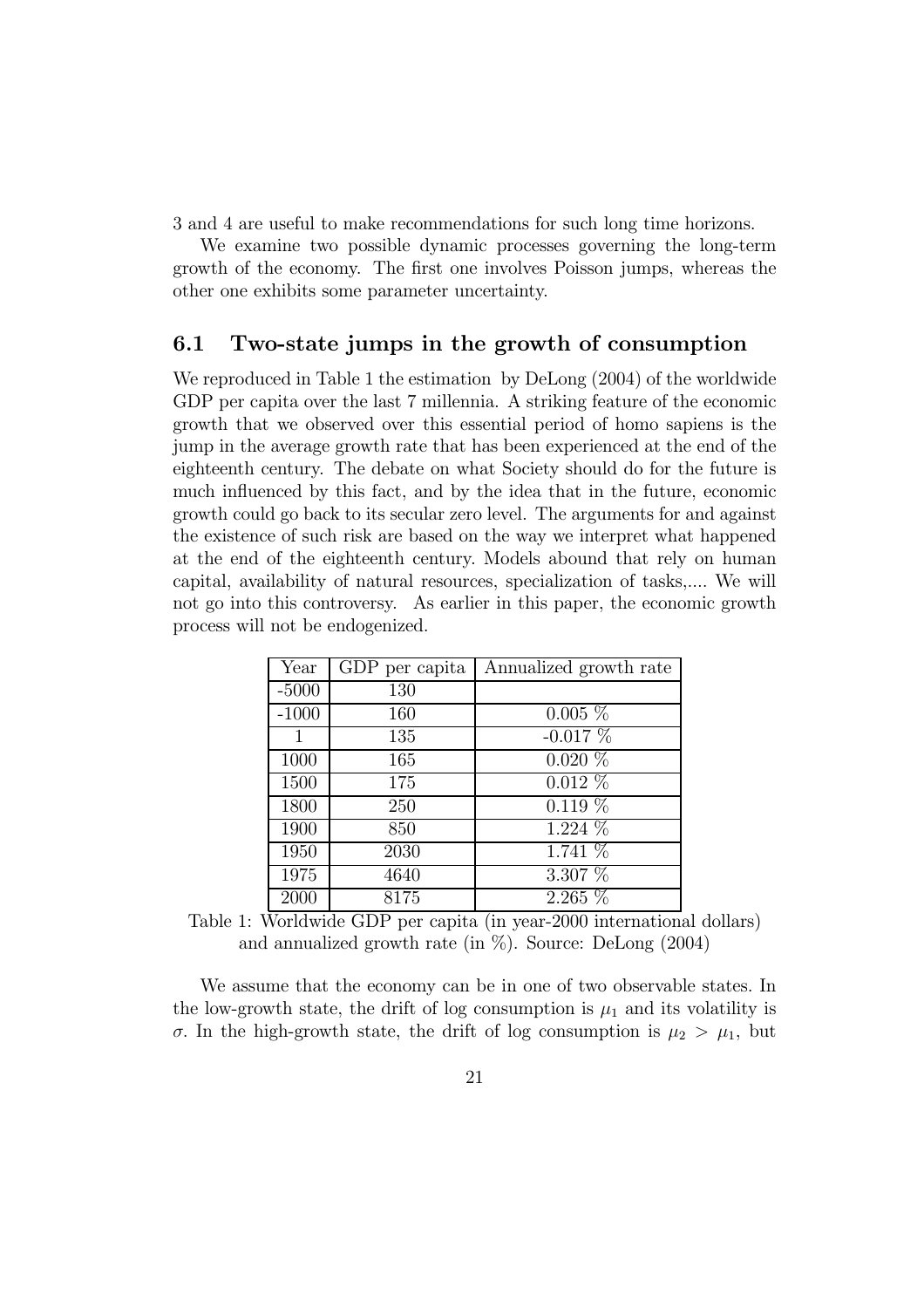the volatility remains the same. The economy switches from one state to the other each time a Poisson event occurs. In discrete time, the model is written as

$$
\ln \widetilde{c}_{t+1} = \ln c_t + \mu_t + \sigma \widetilde{\varepsilon}_t \n\mu_{t+1} = (\mu_t, 1 - \pi; \mu_t', \pi),
$$

where  $\mu'_t$  is  $\mu_2$  if  $\mu_t = \mu_1$ , otherwise  $\mu'_t = \mu_1$ . We assume that  $\tilde{\epsilon}_t$  is standard normal with no serial dependency. When the drift is  $\mu_1$  (resp.  $\mu_2$ ) in period t, there is a probability  $\pi$  that it will switch to drift  $\mu_2$  (resp.  $\mu_1$ ) in the next period. We suppose that the probability of switching is very small, which implies that there is a lot of persistence in shocks. Of course, this yields FSD dependence in growth rates. There is positive FSD dependence as soon as  $\pi$  is less than 0.5. Thus, applying Proposition 3 implies that the fardistant discount rate is smaller than in the equivalent economy with a serially independent growth process. In Figure 3, we describe the yield curve in the following economy: In the high-growth state, the drift of log consumption is  $\mu_2 = 2\%$  per year, whereas it is  $\mu_1 = 0\%$  in the low-growth state. The critical parameter is the switching probability  $\pi$  per year. We assume that the switching probability  $\pi$  per year is 1%. Relative risk aversion is assumed to be constant and equal to  $\gamma = 2$ . We consider a rate  $\delta$  of pure preference for the present and a conditional volatility  $\sigma$  of log consumption such that  $\delta$  −  $0.5\gamma^2\sigma^2 = 0.10$  We assume that the economy is currently in the high-growth state. Figure 3 also describes the yield curve in the equivalent economy with a serially independent growth process. The details of the computational method generating these two yield curves are given in the appendix. Whereas the discount rate is  $4\%$  in the "short" term, it goes down to  $1.03\%$  for cashflows with a 500-year maturity.

### 6.2 A model with parameter uncertainty

As invoked in the so-called Peso-problem, the absence of sufficiently large data to estimate the long-term growth process of the economy implies that the parameters controlling the growth process are uncertain and subject to learning in the future. Weitzman (2004) shows that, under CRRA and geometric Brownian motion, the uncertainty surrounding the true drift of log

<sup>&</sup>lt;sup>10</sup>As usual, considering other values for  $\delta$  and  $\sigma$  would just shift the yield curve vertically.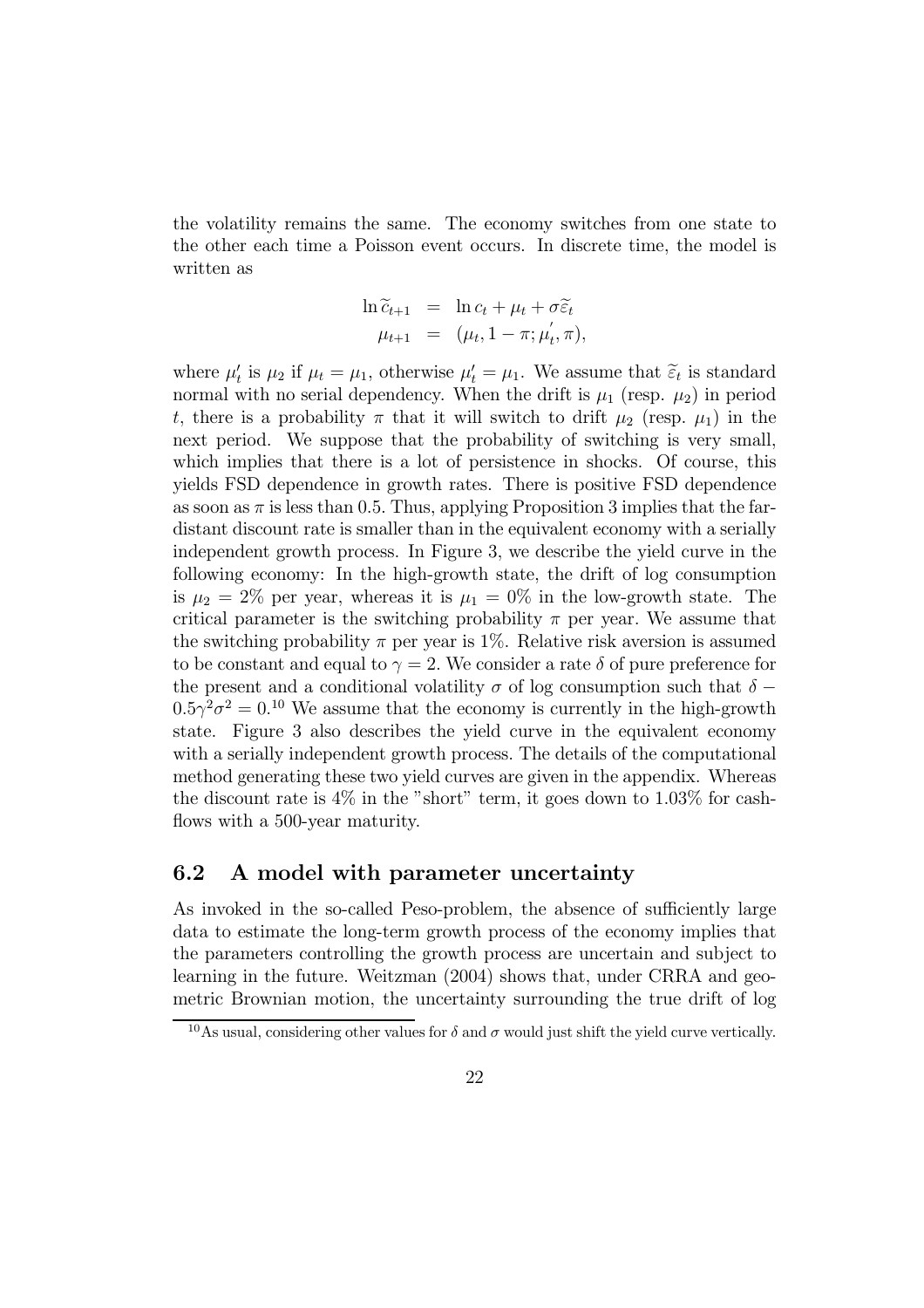

Figure 3: The yield curve with a two-state Poisson switch process for the growth of log consumption, in the high-growth state.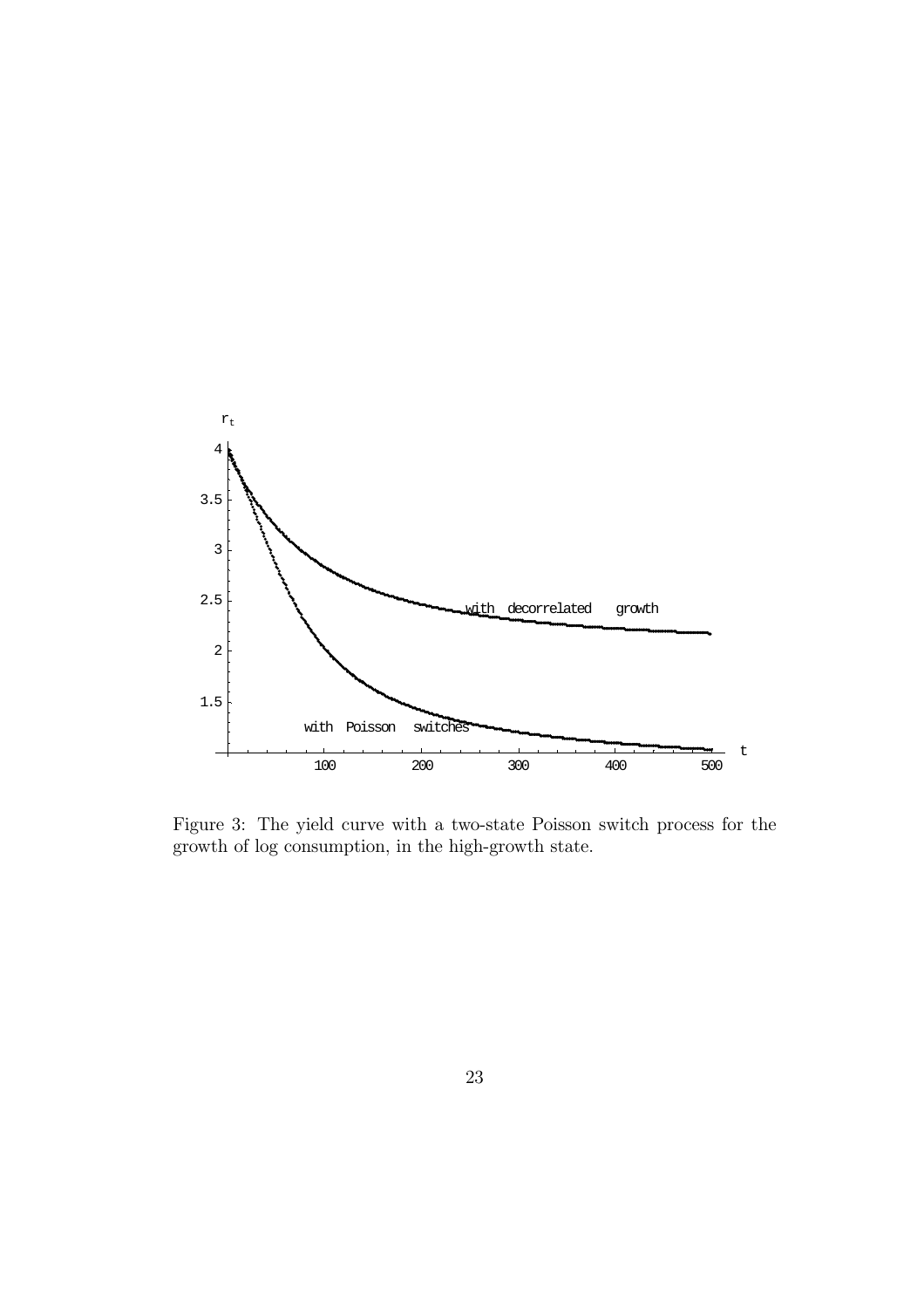consumption justifies selecting a smaller rate to discount distant cash-flows. In this section, we explain this phenomenon and we provide a more general model than in Weitzman (2004). The intuition for why the uncertainty surrounding the drift of the growth process justifies selecting a smaller long discount rate is immediate from Proposition 2. Indeed, the observation of a high growth in the short run induces the representative agent to revise her expectations about the distribution of growth upwards. Thus, Bayesian learning generates positive FSD dependence in the perceived growth process. This magnifies the long-term risk, thereby inducing the prudent representative agent to make more effort for the distant future. As shown by Proposition 2, this result requires no other restriction on preferences than prudence.

We suppose that the growth process is stationary. Let  $\tilde{x}(\theta)$  denote the perperiod change in log consumption, conditional to parameter  $\theta$ . The current prior beliefs of the representative agent are described by the distribution of random variable  $\theta$ . Under CRRA preferences, the current yield curve takes the following form: $^{11}$ 

$$
r_t = \delta - \frac{1}{t} \ln E \alpha(\tilde{\theta})^t,\tag{16}
$$

where function  $\alpha$  is defined as

$$
\alpha(\theta) = E e^{-\gamma \tilde{x}(\theta)}.
$$
\n(17)

Using Jensen's inequality, we directly get the following result, which is related to Proposition 3.

Proposition 6 Suppose that the representative agent has CRRA preferences, and that the process of log consumption is stationary with an unknown parameter  $\theta$ . Under such circumstances, the socially efficient discount rate  $r_t$ is non-increasing with time horizon t. It tends to the smallest possible rate  $min_{\theta} [\delta - \ln \alpha(\theta)]$  when t tends to infinity.

Proof: Observe first that function  $q(x) = x \ln x$  is convex. Then, using Jensen's inequality, we have that

$$
t^{2}E\left[\alpha(\widetilde{\theta})^{t}\right]\frac{\partial r_{t}}{\partial t} = \left[E\alpha(\widetilde{\theta})^{t}\right]\left[\ln E\alpha(\widetilde{\theta})^{t}\right] - E\left[\alpha(\widetilde{\theta})^{t}\ln\alpha(\widetilde{\theta})^{t}\right]
$$

<sup>&</sup>lt;sup>11</sup>In the economy with serial independence, we just have  $\hat{r}_t = \delta - \ln E\alpha(\theta)$ .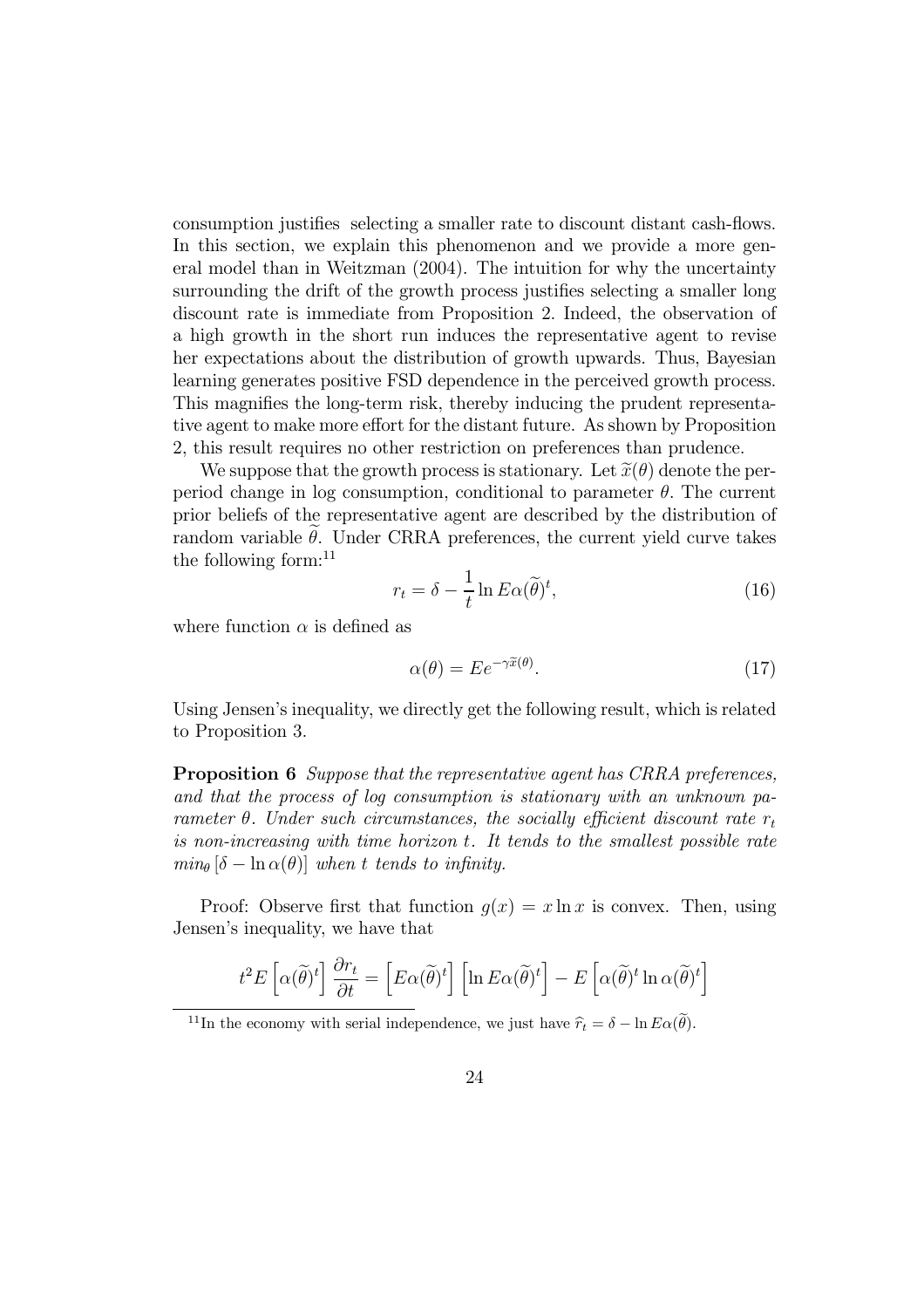is nonpositive. Thus,  $r_t$  is non-increasing in t. Moreover, as is well-known, when t tends to infinity,  $\left[ E\alpha(\tilde{\theta})^t \right]^{1/t}$  tends to  $\max_{\theta} \alpha(\theta)$ , which implies that  $r_t$  tends to  $\delta - \ln \max_{\theta} \alpha(\theta)$ .

Notice that  $r_t$  is strictly decreasing in t as soon as there exists two values of the parameter,  $\theta$  and  $\theta'$  such that  $\alpha(\theta) \neq \alpha(\theta')$ . This result and its proof is reminiscent — but is conceptually different — of a recommendation in Weitzman (1998) for why "the far-distant future should be discounted at its lowest possible rate". Notice also that the above result does not require any condition on the distribution of changes in log consumption  $\tilde{x}(\theta)$ , or on the prior distribution of parameter  $\theta$ . Weitzman (2004) assumes that  $\tilde{x}(\theta)$  is normal with a known volatility  $\sigma$ , which implies that  $\alpha(\theta) = \exp(-\gamma \mu(\theta) + 0.5\gamma^2 \sigma^2)$ . It implies in turn that the discount rate tends to  $\delta - 0.5\gamma^2 \sigma^2 + \gamma \min_{\theta} \mu(\theta)$ . Because he also assumes that  $\mu(\theta)$  is normally distributed, the discount rate goes to minus infinity for large maturities under this specification!<sup>12</sup>

More realistic specifications of the per-period growth process and/or of the prior beliefs are thus welcomed. Equations (16) and (17) provide this simple and flexible framework. Consider for example the following numerical illustration. The relative risk aversion of the representative agent equals  $\gamma = 2$ . The change in log consumption is normal with conditional standard deviation  $\sigma(\theta)$ =6.1%, whereas we assume that  $\delta - 0.5\gamma^2 \sigma^2 = 0$ . The drift  $\mu$ is unknown, but it is either  $3\%$  or  $0\%$ . The prior belief is that there is a  $2/3$ probability that the true drift is 3%, yielding an expected drift of 2%. If it would be 3% for sure, the yield curve would be flat at 6%, whereas it would be equal to  $0\%$  in the low-growth scenario. In Figure 4, we draw the yield curve given the current parameter uncertainty. The learning process induces Society to use today a 0.22% rate per year to discount cash-flows realized in 500 years, whereas a discount rate of 4.0% per year is used for immediate benefits and costs.

# 7 Conclusion

A correct assessment of how much Society should invest for its own future is central to economic analysis. Many of us are now cooperating with various

<sup>&</sup>lt;sup>12</sup>If  $\mu(\theta)$  is normally distributed with mean  $\mu$  and variance  $\sigma_0^2$ , we obtain that  $r_t =$  $\delta + \gamma \mu - 0.5\gamma^2 (\sigma^2 + t\sigma_0^2)$  which decreases linearly with the time horizon.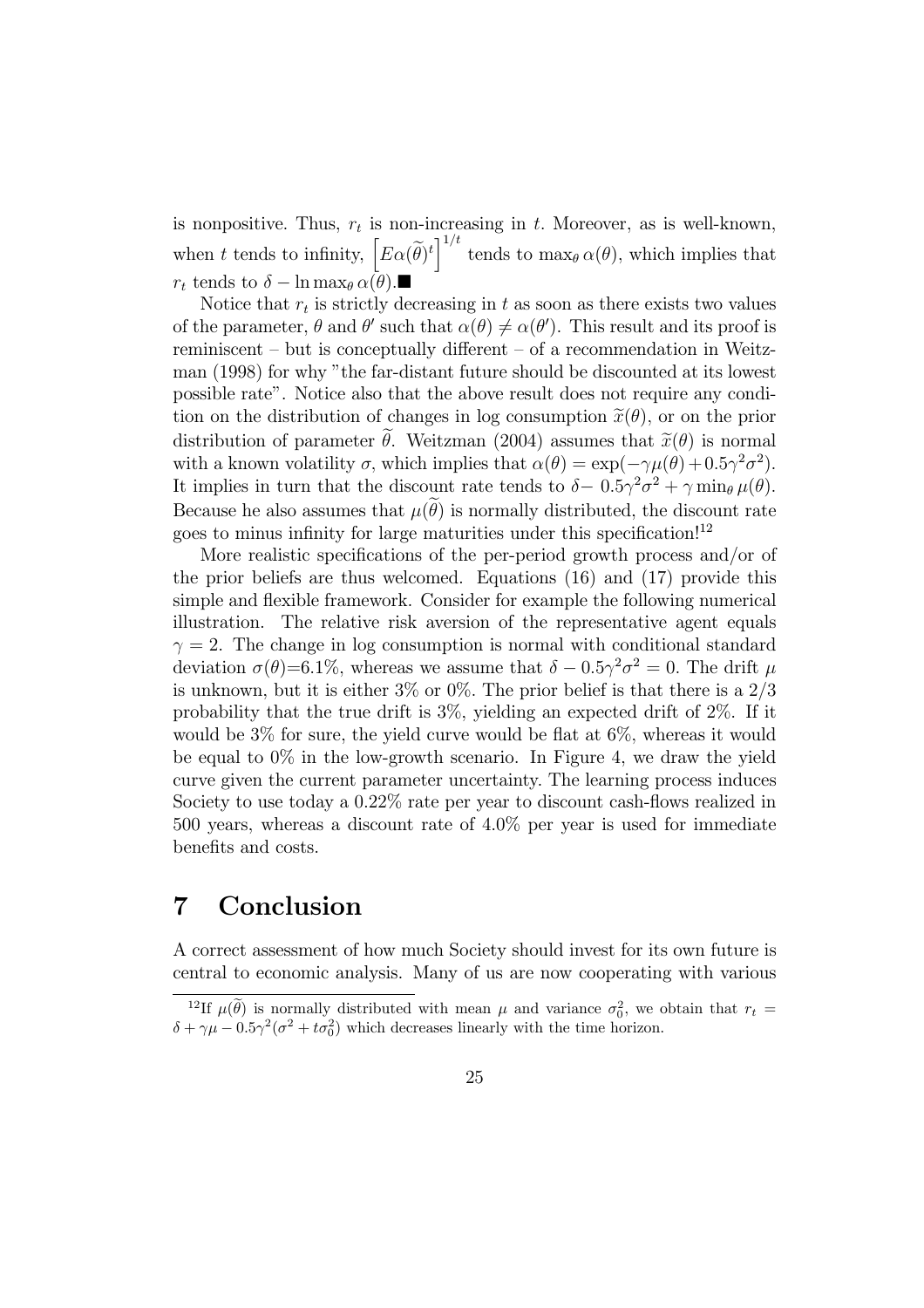

Figure 4: The yield curve with parameter uncertainty.

organizations to analyze environmental projects whose costs and benefits are spread over hundreds of years, in particular those linked to global warming and nuclear waste disposals. We know that the most important parameter when using cost-benefit analysis for such long-lasting projects is by far the discount rate. We as a profession have not been very good in proposing an agreed-upon discount rate for the long term. Weitzman (2001) asked to more than 2000 professional Ph.D.-level economists about their own recommendation for the discount rate to be used for far distant real cash-flows. He reported a large disagreement on this matter. Moreover, he obtained a sample mean at around 4% per year, which is quite larger than the secular post-industrial-revolution real short-term interest rate of 1% (Kocherlakota (1996)). Economists seem to favor an upward-sloping discount yield curve.

The main message of the paper is that the shape of the term structure of discount rates depends essentially on our view about how the uncertainty on future aggregate consumption evolves with the time horizon. If this uncertainty increases at a rate larger than what would be obtained by a pure random walk for the per-period growth rate, the notion of prudence justifies using a downward-sloping term structure. This is the case when per-period growth rates exhibit positive first-degree stochastic dependence, as is the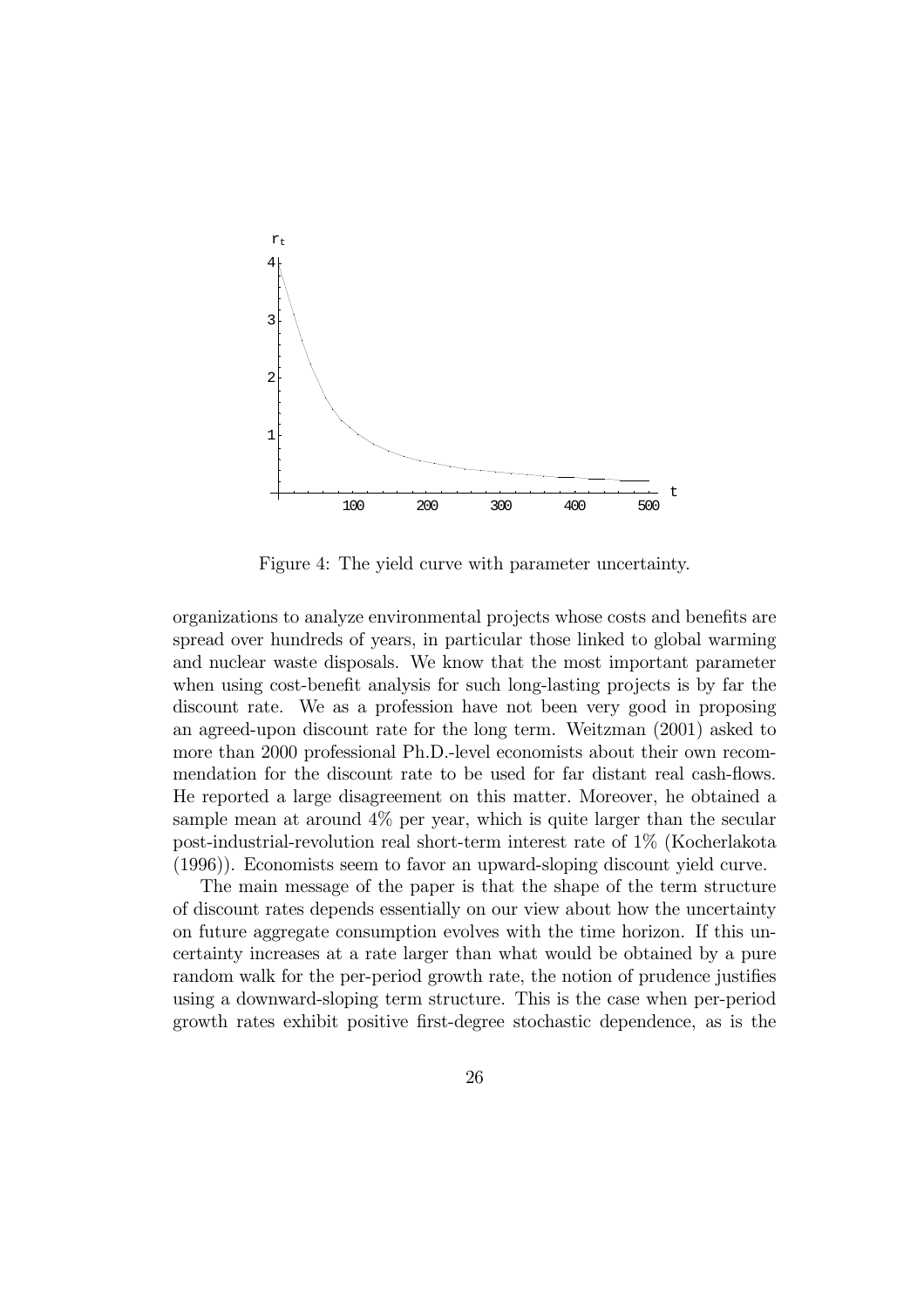case with persistent shocks to growth rates, or when the drift of aggregate consumption is unknown. Our calibrations induce us to recommend using an average yearly discount rate of 4% for short-term cash-flows, and a yearly discount rate between  $1\%$  and  $2\%$  for time horizons exceeding  $400$  years.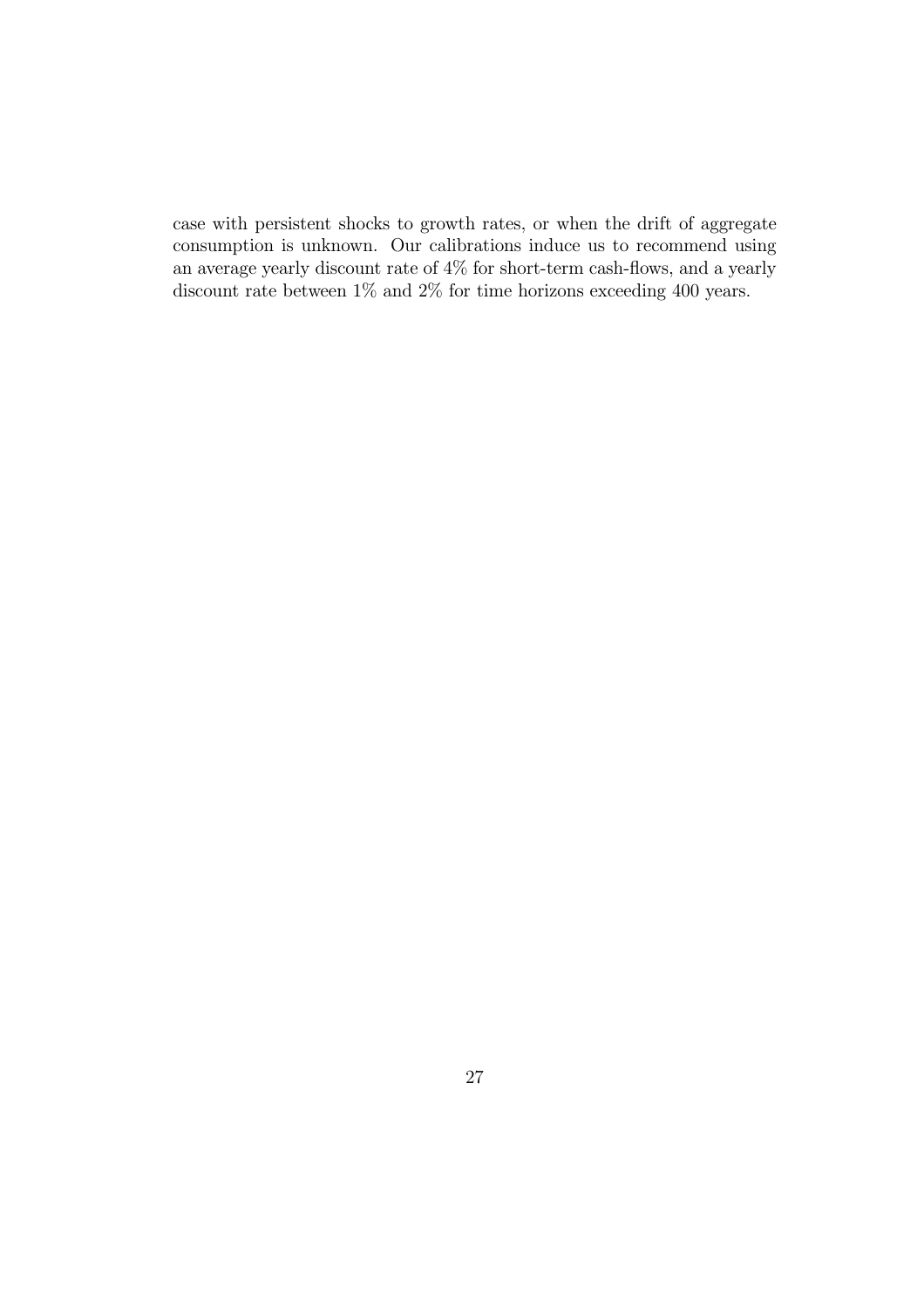#### REFERENCES

- Arrow, K.J., W.R. Cline, K.-G. Maler, M. Munasinghe, R. Squitieri and J.E. Stiglitz, (1996), Intertemporal equity, discounting and economic efficiency, in Climate Change 1995 - Economic and Social Dimensions of Climate Change, eds J.P. Bruce, H. Lee and E.F. Haites, Cambridge University Press, Cambridge U.K..
- Backus, D., S. Foresi and C. Telmer, (1998), Discrete-time models of bond pricing, NBER Working Paper 6736.
- Barsky, R.B., (1989), Why don't the prices of stocks and bonds move together?, American Economic Review, 79, 1132-1145.
- Campbell, (1986), Bond and stock returns in a simple exchange model, Quarterly Journal of Economics, 101, 785-804.
- Cochrane, J.H., (1988), How big is the random walk in GNP?, Journal of Political Economy, 96, 893-920.
- Cochrane, J., (2001), Asset Pricing, Princeton University Press.
- Cogley, T., (1990), International evidence on the size of the random walk in output, Journal of Political Economy, 98, 501- 518.
- Cox, J., Ingersoll, J., and S. Ross, (1985a), A theory of the term structure of interest rates, Econometrica, 53, 385-403.
- Cox, J., Ingersoll, J., and S. Ross, (1985b), An intertemporal general equilibrium model of asset prices, Econometrica, 53, 363-384.
- Breeden, D.T., (1986), Consumption, production, inflation, and interest rates: A synthesis, Journal of Financial Economics, 16, 3-40.
- DeLong, B.J., (2004), Chapter 5: The reality of economic growth: History and prospect, http://www.j-bradford-delong.net.
- Eeckhoudt, L., C. Gollier. and T. Schneider, (1995), Risk aversion, prudence and temperance: A unified approach, Economics Letters, 48, 331-336.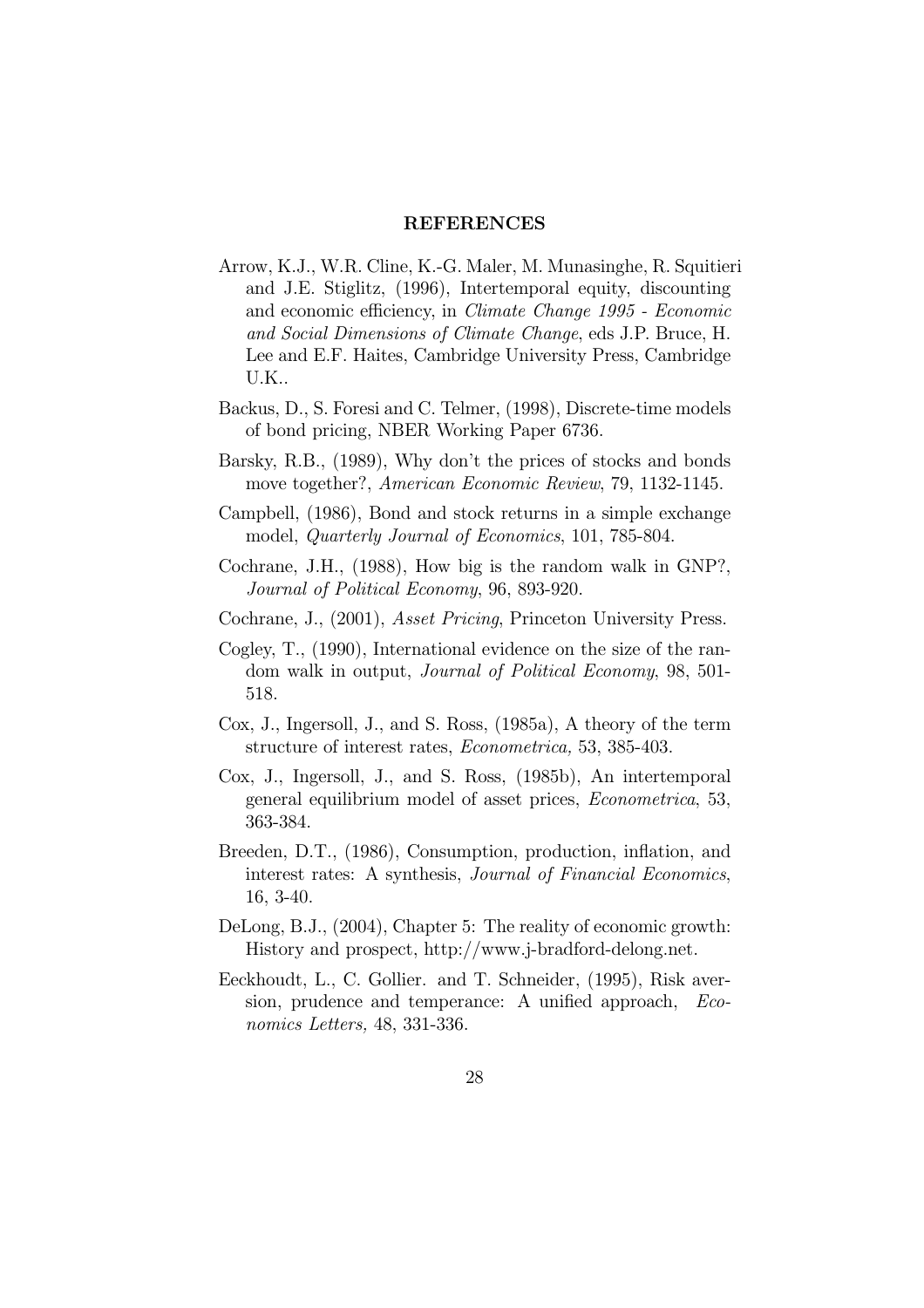- Estrella, A., and G.A. Hardouvelis, (1991), The term structure as a predictor of real economic activity, Journal of Finance, 46, 555-576.
- Geiss, C. , C. Menezes and J. Tressler, (1980), Increasing Downside Risk, American Economic Review, 70, 5, 921-931.
- Gollier, C., (2002a), Discounting an uncertain future, *Journal of* Public Economics, 85, 149-166.
- Gollier, C., (2002b), Time horizon and the discount rate, *Journal* of Economic Theory, 107, 463-473.
- Gollier, C. and J.W. Pratt, (1996), Risk vulnerability and the tempering effect of background risk, Econometrica, 64, 1109- 1124.
- Groom, B., P. Koundouri, E. Panopoulou and T. Pantelidis, (2004), Model selection for estimating certainty equivalent discount, mimeo, UCL, London.
- Hansen, L. and K. Singleton, (1983), Stochastic consumption, risk aversion and the temporal behavior of assets returns, Journal of Political Economy, 91, 249-265.
- Joe, H., (1997), Multivariate models and dependence concepts, Chapman and Hall/CRC.
- Kimball, M.S., (1990), Precautionary savings in the small and in the large, Econometrica, 58, 53-73.
- Kocherlakota, N.R., (1996), The Equity Premium: It's Still a Puzzle, Journal of Economic Literature, 34, 42-71.
- Lehmann, E.L., (1966), Some concepts of dependence, Annals of Mathematical Statistics, 37, 1137-1153.
- Leland, H., (1968), Savings and uncertainty: The precautionary demand for savings, Quarterly Journal of Economics, 45, 621- 36.
- Lucas, R., (1978), Asset prices in an exchange economy, Econometrica, 46, 1429-46.
- Maddison, A., (1991), Phases of Economic Development, Oxford Economic Press.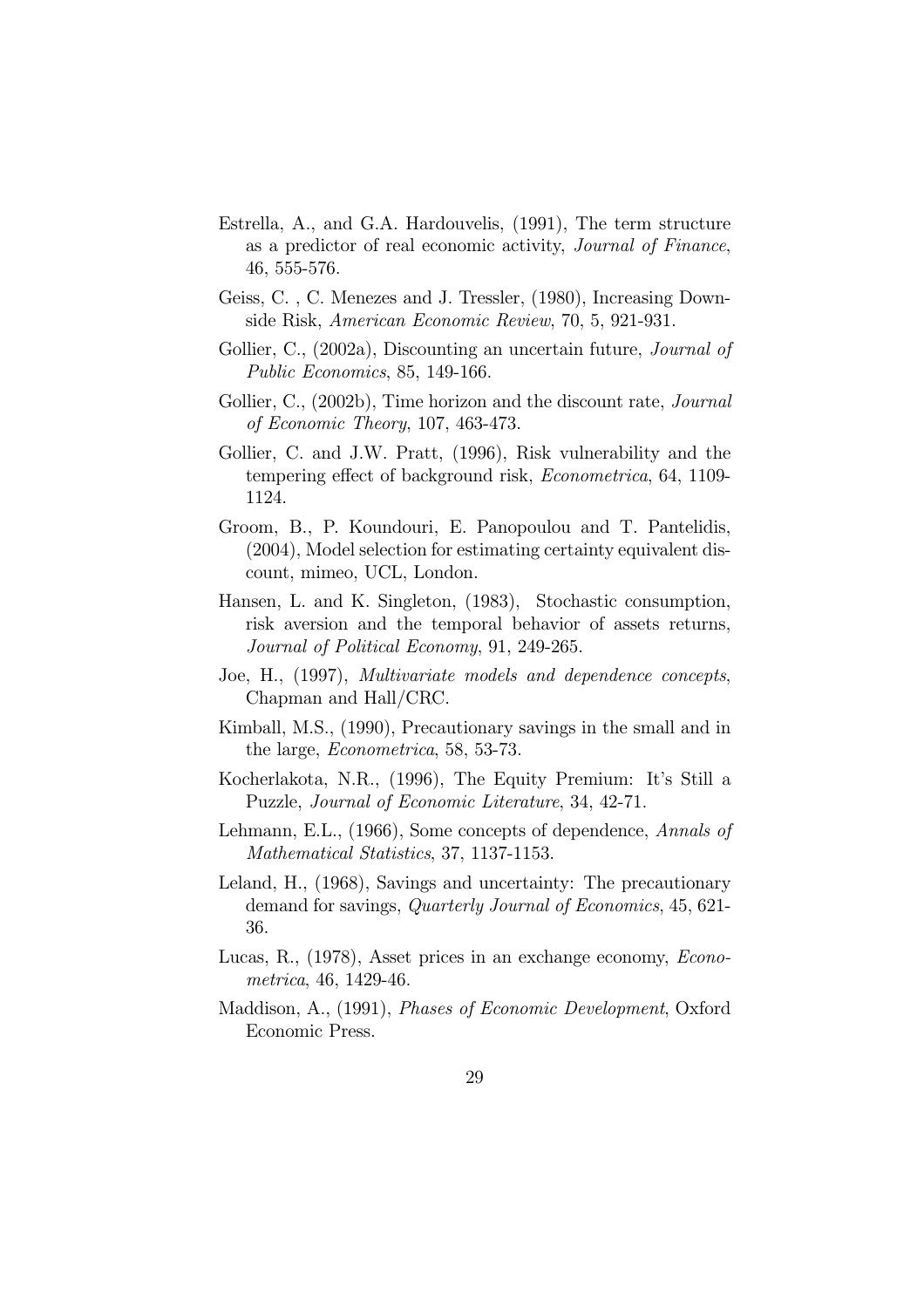- Mankiw, G., (1981), The permanent income hypothesis and the real interest rate, Economic Letters, 7, 307-311.
- Milgrom, P., (1981), Good news and bad news: Representation theorems and applications, Bell Journal of Economics, 12, 380-91.
- Newell, R., and W. Pizer, (2003), Discounting the benefits of climate change mitigation: How much uncertain rates increase valuations?, Journal of Environmental Economics and Management, 46 (1), 52-71.
- Piazzesi, M., (2005), Affine term structure models, in Handbook of Financial Econometrics, Y. Ait-Sahalia and L.P. Hansen eds, Elsevier.
- Portney, P.R., and J. P. Weynant, eds., (1999), Discounting and intergenerational equity, Resources for the future, Washington, D.C..
- Rothschild, M. and J. Stiglitz, (1970), Increasing risk: I. A definition, Journal of Economic Theory, 2, 225-243.
- Shaked, M., and J.G. Shanthikumar, (2007), Stochastic Orders, Springer series in statistics.
- Tchen, A.H., (1980), Inequalities for distributions with given marginals, Annals of Probability, 8, 814-827.
- Vasicek, 0., (1977), An equilibrium characterization of the term structure, Journal of Financial Economics, 5, 177-188.
- Weitzman, M.L., (1998), Why the far-distant future should be discounted at its lowest possible rate?, Journal of Environmental Economics and Management, 36, 201-208.
- Weitzman, M.L., (2001), Gamma discounting, American Economic Review, 91, 260-271.
- Weitzman, M.L., (2004), Statistical discounting of an uncertain distant future, mimeo, Harvard University.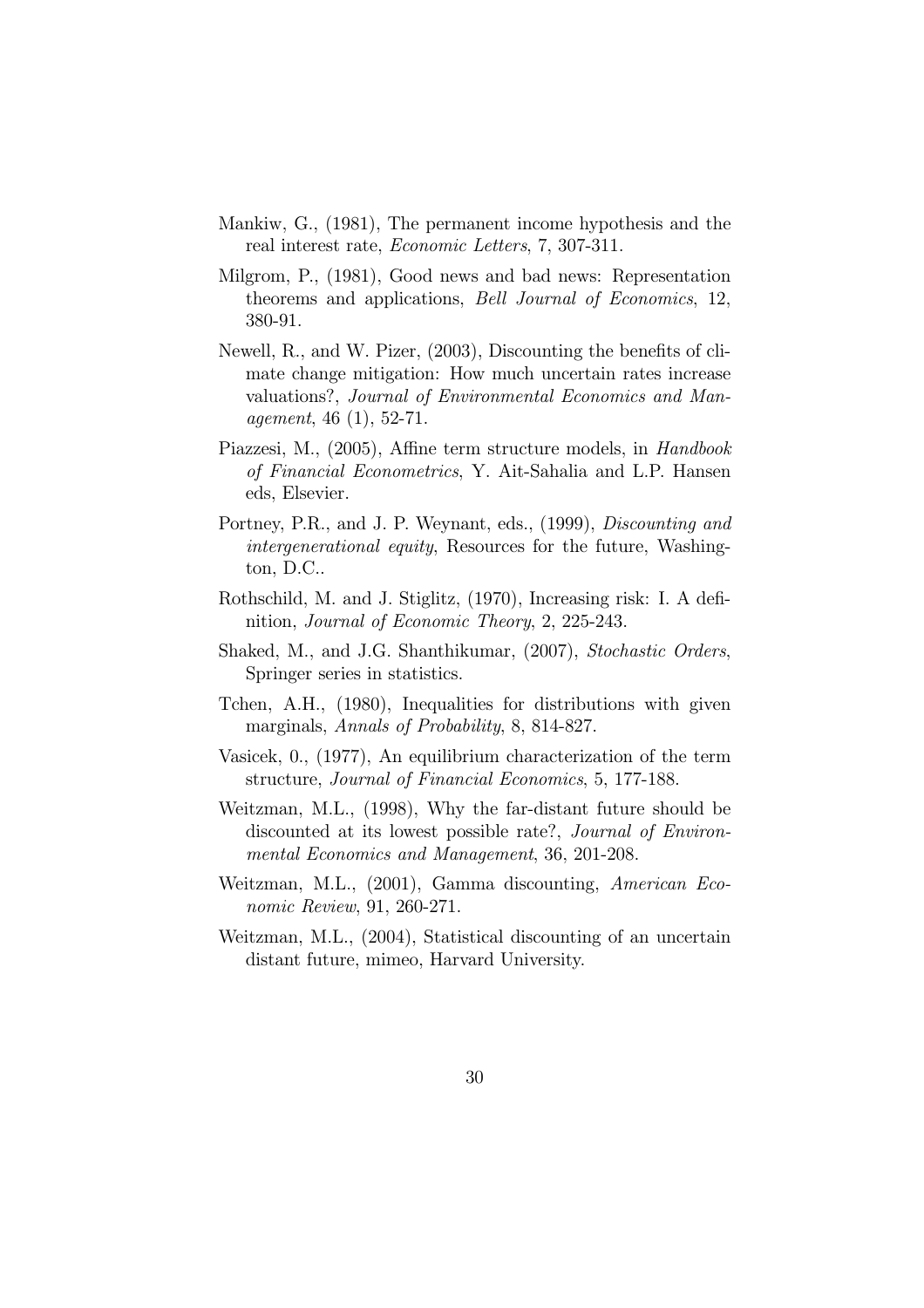### Proof of Lemma 1

Define function K as:  $K(x_1, x_2) = F_{2|1}(x_1, x_2) - F_2(x_2)$ , where  $F_{2|1}$  is the conditional distribution of  $\tilde{x}_2$  and  $F_2$  is its marginal distribution. For  $2 \implies 1$ , we need to prove that

$$
X = Eh(\widetilde{x}_1, \widetilde{x}_2) - Eh(\widetilde{x}_1, \widetilde{x}_2^i) = \iint h(x_1, x_2) d[F(x_1, x_2) - F_1(x_1)F_2(x_2)]
$$

is positive. For any given  $x_1$ , integration by parts yields

$$
\int h(x_1, x_2) d\left[F(x_1, x_2) - F_1(x_1) F_2(x_2)\right] = -\int \frac{\partial h(x_1, x_2)}{\partial x_2} K(x_1, x_2) dx_2 dF_1(x_1).
$$
\n(18)

It implies that

$$
X = \int \left[ \int -\frac{\partial h(x_1, x_2)}{\partial x_2} K(x_1, x_2) dF_1(x_1) \right] dx_2,
$$

or equivalently,

$$
X = \int E\left[-\frac{\partial h(\widetilde{x}_1, x_2)}{\partial x_2} K(\widetilde{x}_1, x_2)\right] dx_2.
$$
 (19)

Observe now that for any  $x_2$ ,  $-\partial h/\partial x_2$  is decreasing in  $x_1$  because h is supermodular. Moreover, K is decreasing in  $x_1$  for all  $x_2$  by definition of positive FSD. Therefore for any  $x_2$ , the covariance rule<sup>13</sup> implies that

$$
E\left[-\frac{\partial h(\widetilde{x}_1, x_2)}{\partial x_2} K(\widetilde{x}_1, x_2)\right] \ge E\left[-\frac{\partial h(\widetilde{x}_1, x_2)}{\partial x_2}\right] E\left[K(\widetilde{x}_1, x_2)\right] = 0.
$$

Since the integrand in (19) is positive for all  $x_2$ , so is the integral X. This proves that  $2 \Rightarrow 1$ .

For 1  $\implies$  2, suppose by contradiction that  $-\partial h/\partial x_2$  be increasing in  $x_1$  in a neighborhood A of some  $(\overline{x}_1, \overline{x}_2)$ . Using a pair of random variables satisfying positive FSD whose support is in A would generate  $X \leq 0$ , a contradiction.  $\blacksquare$ 

 $^{13}Ef(\tilde{x})g(\tilde{x}) \ge Ef(\tilde{x})Eg(\tilde{x})$  for all  $\tilde{x}$  if  $f'(x)g'(x)$  is nonnegative for all x. See for example Gollier (2001, section 6.4) for a formal proof.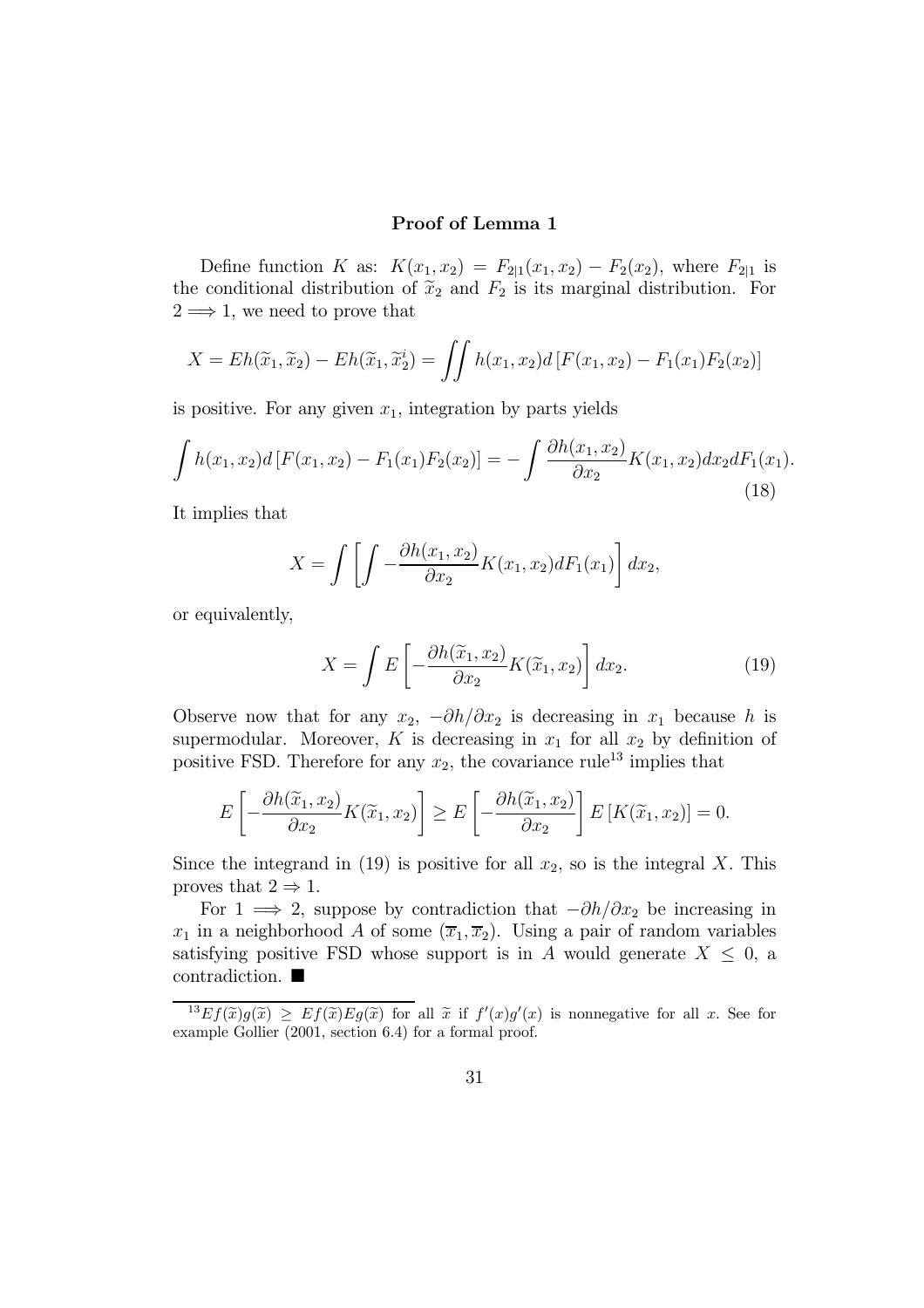### Proof of Lemma 2

We limit the proof to sufficiency. Let  $k(x_1, x_2)$  denote  $\int^{x_2} K(x_1, y) dy$ . Integrating by parts the integral in the right-hand side of equation (18) yields

$$
\int h(x_1, x_2) dK(x_1, x_2) = -\frac{\partial h(x_1, x_2)}{\partial x_2} \lim_{y \to \infty} k(x_1, y) + \int \frac{\partial^2 h(x_1, x_2)}{\partial x_2^2} k(x_1, x_2) dx_2
$$
\n(20)

for all  $x_1$ . By construction, we have that

$$
\lim_{y \to \infty} k(x_1, y) = \int (F_{2|1}(x_1, y) - F_2(y)) dy = E[\widetilde{x}_2 | x_1] - E[\widetilde{x}_2] = 0
$$

since the expectation of  $\tilde{x}_2$  is assumed to be independent of  $x_1$ . Thus we can use (20) to write

$$
X = Eh(\widetilde{x}_1, \widetilde{x}_2) - Eh(\widetilde{x}_1, \widetilde{x}_2^i) = \int E\left[\frac{\partial^2 h(\widetilde{x}_1, x_2)}{\partial x_2^2} k(\widetilde{x}_1, x_2)\right] dx_2.
$$

Positive SSD means that k is increasing in  $x_1$  for all  $x_2$ . Because  $\partial^2 h / \partial x_2^2$  is decreasing in  $x_1$  by assumption, the covariance rule applied for each possible  $x_2$  implies that

$$
X \leq \int E\left[\frac{\partial^2 h(\widetilde{x}_1, x_2)}{\partial x_2^2}\right] E\left[k(\widetilde{x}_1, x_2)\right] dx_2.
$$

Because  $Ek(\tilde{x}_1, x_2)$  is zero for all  $x_2$  by construction, we obtain that X is  $nonpositive.$